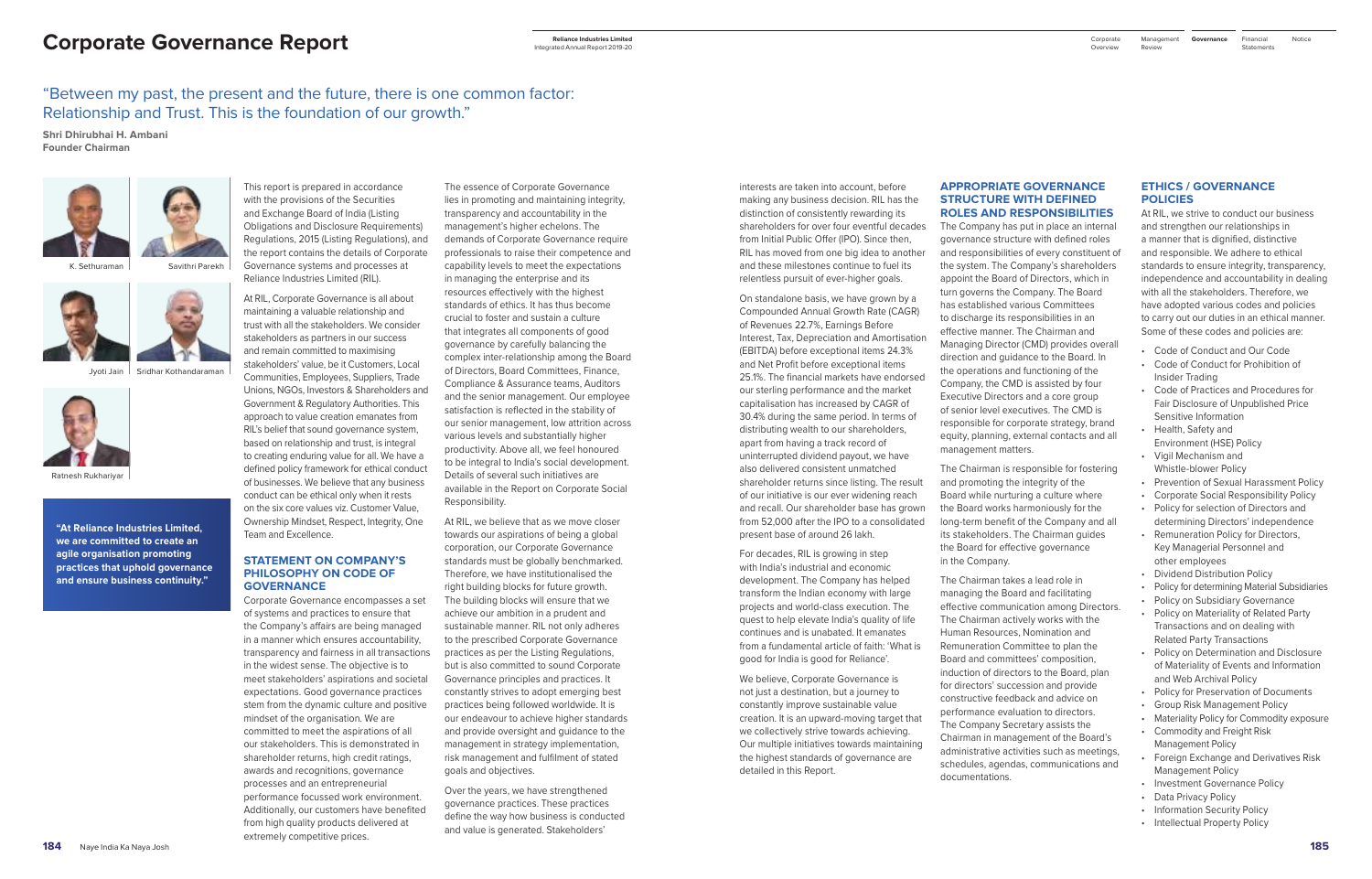### **AUDITS AND INTERNAL CHECKS AND BALANCES**

S R B C & CO LLP, Chartered Accountants and D T S & Associates LLP, Chartered Accountants, are the Statutory Auditors of the Company. The Statutory Auditors and the Group Internal Audit Function perform independent reviews of the ongoing effectiveness of the Reliance Management System which integrates the various components of the systems of internal control.

#### **RISK MANAGEMENT, INTERNAL CONTROLS AND COMPLIANCE**

The Company has put in place the "Reliance Management System" (RMS) as a part of its transformation agenda. RMS incorporates an integrated framework for managing risks and internal controls. The internal financial controls have been documented, embedded and digitised in the business processes. Internal controls are regularly tested for design, implementation and operating effectiveness. RMS is enabled through extensive use of technology to support the risk management processes, ensure the ongoing effectiveness of internal controls in processes, compliance with applicable laws and regulations.

In conformity with international standards, the Compliance Function ensures compliance activities related to the Financial, Operational and People Management Systems of the various group entities. This includes covering various statutes such as industrial and labour laws, taxation laws, corporate and securities laws, health, safety and environmental laws, etc. All compliance activities are supported by a robust online compliance monitoring system (iRCMS) to ensure ongoing compliance. The ongoing effectiveness of compliance management activities is reviewed independently by the Group Audit Function.

The combination of independent governance, assurance and oversight structures, combined with automated risk management, controls and compliance monitoring, ensures the ongoing robustness and integrity of financial reporting, management of internal controls and ensures compliance with statutory laws, regulations and company's policies. These provide the foundations that enable optimal

use and protection of assets, facilitate the accurate and timely compilation of financial statements and management reports.

## **BEST CORPORATE GOVERNANCE PRACTICES**

RIL strives for highest Corporate Governance standards and practices. It, therefore, endeavours to continuously improve and adopt the best of international Corporate Governance codes and practices. Some of the implemented global governance norms and best practices include the following:

- All securities related filings with Stock Exchanges are reviewed every quarter by the Stakeholders' Relationship Committee.
- The Company has independent Board Committees covering matters related to Risk Management, HSE, Internal Audit, Stakeholder Relationship, Directors' Remuneration and the nomination of Board members.
- The Company also has several other Executive committees of senior management who review the ongoing effectiveness of operational and financial risk mitigations and governance practices.
- The Group has an independent Internal Audit Function that provides risk-based assurance across all material areas of Group Risk and Compliance exposures.
- The Company undergoes quarterly secretarial compliance certification from an independent company secretary who is in whole-time practice.
- The Company has appointed an independent firm of Chartered Accountants to conduct concurrent audit of share transfer and other incidental functions carried out by Registrar and Transfer Agents.

#### **RIL'S SUSTAINABILITY REPORTING JOURNEY AND INTEGRATED REPORTING**

RIL commenced its Sustainability Reporting in the FY 2004-05, based on the Global Reporting Initiative's (GRI) reporting guidelines. The reports are available on the website of the Company.

RIL published its maiden Integrated Annual Report in the FY 2016-17 aligned with the International Integrated Reporting Council's

(IIRC) <IR> framework. The concept of the six capitals of business as suggested by the <IR> framework has been ingrained into the Company's management philosophy and has become an important enabler for RIL's value creation story. RIL's Sustainability Reporting Journey and its Integrated Reporting is covered in Management Discussion and Analysis Report.

#### **SHAREHOLDERS' COMMUNICATIONS**

The Board recognises the importance of two-way communication with shareholders, giving a balanced report of results and progress and responding to questions and issues raised. RIL's corporate website (www.ril.com) has information for institutional and retail shareholders alike. Shareholders seeking information related to their shareholding may contact the Company directly or through the Company's Registrar and Transfer Agents, details of which are available on the Company's website. RIL ensures that complaints of its shareholders are responded to promptly. A comprehensive and informative shareholders' referencer is available on the website of the Company.

Financial Notice **Statements** 

#### **ROLE OF THE COMPANY SECRETARY IN OVERALL GOVERNANCE PROCESS**

Functions of of the Company Secretary are discharged by the Group Company Secretary and the Joint Company Secretary. The Company Secretary plays a key role in ensuring that the Board (including committees thereof) procedures are followed and regularly reviewed. The Company Secretary ensures that all relevant information, details and documents are made available to the Directors and senior management for effective decision-making at the meetings. The Company Secretary is primarily responsible to assist and advice the Board in the conduct of affairs of the Company, to ensure compliance with applicable statutory requirements, to provide guidance to directors and to facilitate convening of meetings. The Company Secretary interfaces between the management and regulatory authorities for governance matters.

#### **BOARD OF DIRECTORS BOARD LEADERSHIP**

At RIL, it is our belief that an enlightened Board consciously creates a culture of leadership to provide a long-term vision and policy approach to improve the quality of governance. The Board's actions and decisions are aligned with the Company's best interests. The Board is committed to the goal of sustainably elevating the Company's value creation. The Company has defined guidelines and an established framework for the meetings of the Board and Committees. These guidelines seek to systematise the decision-making process at the meetings of the Board and Committees in an informed and efficient manner.

#### **BOARD COMPOSITION AND CATEGORY OF DIRECTORS**

The Company's policy is to maintain optimum combination of Executive and Non-Executive Directors.

The composition of the Board, Category, DIN and shareholding of Directors are as follows:

| Sr.<br>No. | <b>Name of the Director</b>      | Category                   | <b>Director Identification</b><br>Number (DIN) | No. of equity shares held as<br>on March 31, 2020 |
|------------|----------------------------------|----------------------------|------------------------------------------------|---------------------------------------------------|
| 1          | Mukesh D. Ambani                 |                            | 00001695                                       | 75,00,000                                         |
|            | (Chairman and Managing Director) | <b>Promoter Directors</b>  |                                                |                                                   |
| 2          | Nita M. Ambani                   |                            | 03115198                                       | 75,00,000                                         |
|            | (Non-Executive Director)         |                            |                                                |                                                   |
| 3          | Yogendra P. Trivedi              |                            | 00001879                                       | 60,400                                            |
| 4          | Prof. Dipak C. Jain              |                            | 00228513                                       |                                                   |
| 5          | Dr. Raghunath A. Mashelkar       |                            | 00074119                                       |                                                   |
| 6          | Adil Zainulbhai                  | Non-Executive Directors    | 06646490                                       |                                                   |
| 7          | Raminder Singh Gujral            |                            | 07175393                                       | 12,000                                            |
| 8          | Dr. Shumeet Banerji              |                            | 02787784                                       | 13,500                                            |
| 9          | Arundhati Bhattacharya           |                            | 02011213                                       |                                                   |
| 10         | K. V. Chowdary                   |                            | 08485334                                       |                                                   |
| 11         | Nikhil R. Meswani                |                            | 00001620                                       | 33,56,748                                         |
| 12         | Hital R. Meswani                 |                            | 00001623                                       | 32,23,772                                         |
| 13         | P. M. S. Prasad                  | <b>Executive Directors</b> | 00012144                                       | 6,00,000                                          |
| 14         | Pawan Kumar Kapil                |                            | 02460200                                       | 53,000                                            |

Board members named at Sr. No. 3 to 9 are Independent Directors.

Smt. Nita M. Ambani is the spouse of Shri Mukesh D. Ambani.

Shri Nikhil R. Meswani and Shri Hital R. Meswani, are brothers and not related to Promoter Directors. None of the other directors are related to any other director on the Board.

Shri Mansingh L. Bhakta (88 years), demitted office as an Independent Director of the Company, w.e.f. August 12, 2019, on account of his advanced age. Other than this, there was no other material reason for demitting office as an Independent Director of the Company.

#### **DIRECTORS' PROFILE**

A brief resume of the Directors, nature of their expertise in specific functional areas etc. are available on the website of the Company.

#### **FAMILIARISATION PROGRAMMES FOR BOARD MEMBERS**

The Board members are provided with necessary documents / brochures, reports and internal policies to enable them to familiarise with the Company's procedures and practices.

Periodic presentations are made at the Board and Committee meetings on business and performance updates of the Company including Finance, Sales, Marketing of the Company's major business segments, overview of business operations

of major subsidiaries, global business environment, business strategy and risks involved. Detailed presentations on the Company's business segments are made in separate meetings of the Independent Directors from time to time.

Monthly / quarterly updates on relevant statutory, regulatory changes and landmark judicial pronouncements encompassing important laws are regularly circulated to the Directors. Visits to various plant locations are organised for the Independent Directors to enable them to understand and get acquainted with the operations of the Company.

The details of such familiarisation programmes for the Independent Directors are available on the website of the Company.

#### **CODE OF CONDUCT**

The Company has in place a comprehensive Code of Conduct and Our Code (the Codes) applicable to the Directors and employees. The Codes give guidance and support needed for ethical conduct of business and compliance of law. The Codes reflect the core values of the Company viz. Customer Value, Ownership Mindset, Respect, Integrity, One Team and Excellence.

Review

Management Corporate **Governance**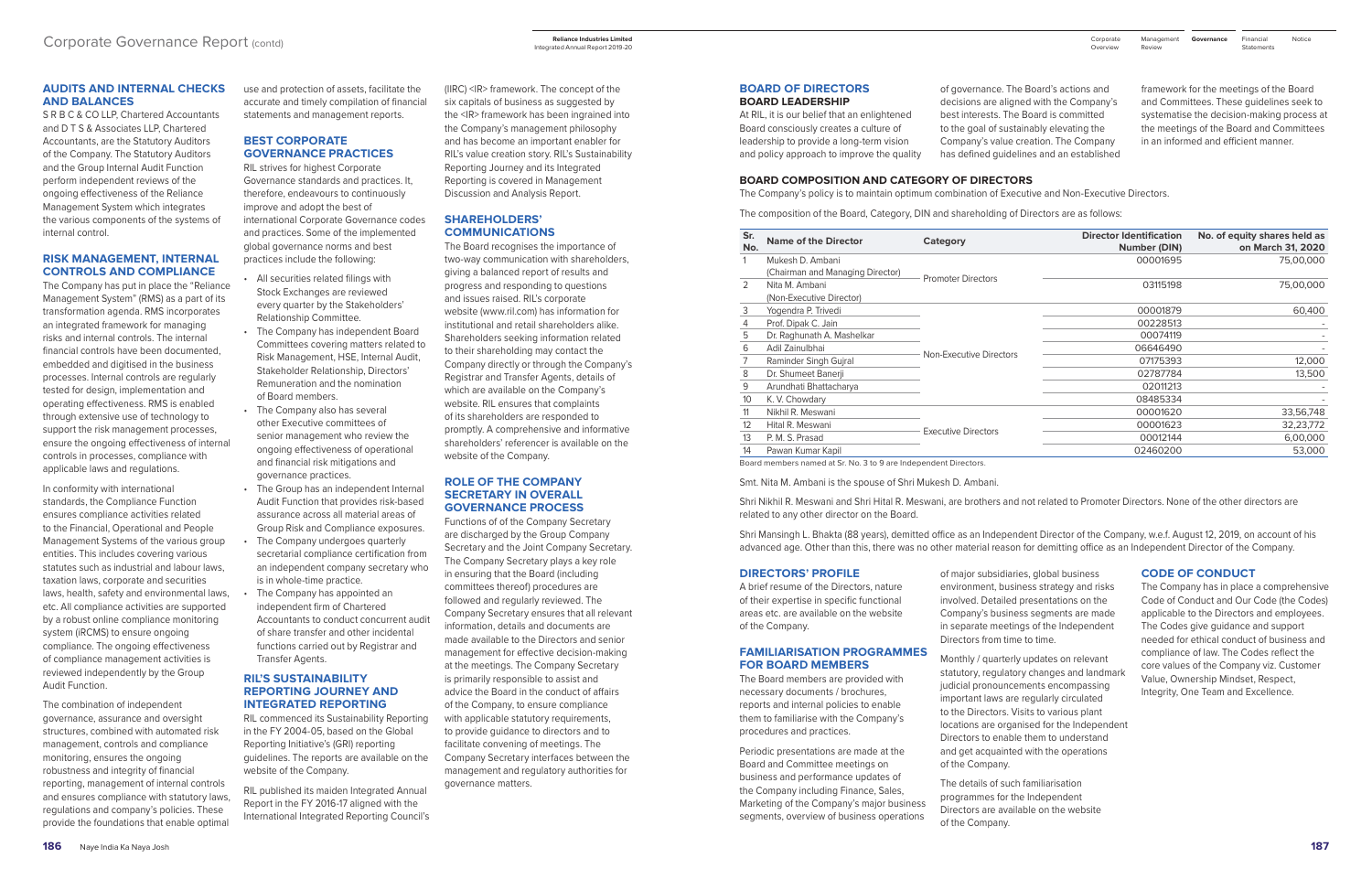## Corporate Governance Report (contd)

A copy of the Code of Conduct and Our Code are available on the website of the Company. The Codes have been circulated to the Directors and Senior Management Personnel, and its compliance is affirmed by them annually.

A declaration on confirmation of compliance of the Code of Conduct, signed by the Company's Chairman and Managing Director is published in this Report.

#### **SUCCESSION PLANNING**

The Company believes that sound succession plans for the senior leadership

are very important for creating a robust future for the Company. The Human Resources, Nomination and Remuneration Committee works along with the Human Resource team of the Company for a structured leadership succession plan.

#### **CORE SKILLS / EXPERTISE / COMPETENCIES AVAILABLE WITH THE BOARD**

The Board comprises of qualified members who possess required skills, expertise and competencies that allow them to make effective contributions to the Board and its Committees.

- The following skills / expertise / competencies have been identified for the effective functioning of the Company and are currently available with the Board:
- Leadership / Operational experience • Strategic Planning
- Industry Experience, Research & Development and Innovation
- Global Business
- Financial, Regulatory / Legal & Risk Management
- Corporate Governance

While all the Board members possess the skills identified, their area of core expertise is given below:

| Name of the<br><b>Director</b> | <b>Area of Expertise</b>                        | Name of the<br><b>Director</b> | <b>Area of Expertise</b>                        |
|--------------------------------|-------------------------------------------------|--------------------------------|-------------------------------------------------|
|                                | Leadership / Operational experience             |                                | Leadership / Operational experience             |
|                                | Strategic Planning                              |                                | <b>Strategic Planning</b>                       |
|                                | Industry Experience, Research & Development     | Arundhati                      | <b>Global Business</b>                          |
| Mukesh D. Ambani               | and Innovation                                  | Bhattacharya                   | Financial, Regulatory / Legal & Risk Management |
|                                | <b>Global Business</b>                          |                                | <b>Corporate Governance</b>                     |
|                                | Financial, Regulatory / Legal & Risk Management |                                | Leadership / Operational experience             |
|                                | Corporate Governance                            |                                | <b>Strategic Planning</b>                       |
|                                | Leadership / Operational experience             | K. V. Chowdary                 | Financial, Regulatory / Legal & Risk Management |
|                                | Industry Experience, Research & Development     |                                | Corporate Governance                            |
| Yogendra P. Trivedi            | and Innovation                                  |                                | Leadership / Operational experience             |
|                                | Financial, Regulatory / Legal & Risk Management | Nita M. Ambani                 | <b>Strategic Planning</b>                       |
|                                | <b>Corporate Governance</b>                     |                                | Corporate Governance                            |
|                                | Leadership / Operational experience             |                                | Leadership / Operational experience             |
|                                | <b>Strategic Planning</b>                       |                                | <b>Strategic Planning</b>                       |
| Prof. Dipak C. Jain            | Industry Experience, Research & Development     |                                | Industry Experience, Research & Development     |
|                                | and Innovation                                  | Nikhil R. Meswani              | and Innovation                                  |
|                                | <b>Global Business</b>                          |                                | <b>Global Business</b>                          |
|                                | <b>Corporate Governance</b>                     |                                | Financial, Regulatory / Legal & Risk Management |
|                                | Leadership / Operational experience             |                                | <b>Corporate Governance</b>                     |
|                                | <b>Strategic Planning</b>                       |                                | Leadership / Operational experience             |
| Dr. Raghunath A.               | Industry Experience, Research & Development     |                                | <b>Strategic Planning</b>                       |
| Mashelkar                      | and Innovation                                  |                                | Industry Experience, Research & Development     |
|                                | Financial, Regulatory / Legal & Risk Management | Hital R. Meswani               | and Innovation                                  |
|                                | Corporate Governance                            |                                | <b>Global Business</b>                          |
|                                | Leadership / Operational experience             |                                | Financial, Regulatory / Legal & Risk Management |
|                                | <b>Strategic Planning</b>                       |                                | <b>Corporate Governance</b>                     |
|                                | Industry Experience, Research & Development     |                                | Leadership/ Operational experience              |
| Adil Zainulbhai                | and Innovation                                  |                                | <b>Strategic Planning</b>                       |
|                                | <b>Global Business</b>                          |                                | Industry Experience, Research & Development     |
|                                | Financial, Regulatory / Legal & Risk Management | P. M. S. Prasad                | and Innovation                                  |
|                                | Corporate Governance                            |                                | <b>Global Business</b>                          |
|                                | Leadership / Operational experience             |                                | Financial, Regulatory / Legal & Risk Management |
| Raminder Singh                 | <b>Strategic Planning</b>                       |                                | Corporate Governance                            |
| Gujral                         | Financial, Regulatory / Legal & Risk Management |                                | Leadership / Operational experience             |
|                                | Corporate Governance                            |                                | Industry Experience, Research & Development     |
|                                | Leadership/Operational experience               | Pawan Kumar Kapil              | and Innovation                                  |
|                                | <b>Strategic Planning</b>                       |                                | Financial, Regulatory / Legal & Risk Management |
| Dr. Shumeet Banerji            | <b>Global Business</b>                          |                                |                                                 |
|                                | Financial, Regulatory / Legal & Risk Management |                                |                                                 |

Corporate Governance

Financial Notice **Statements** 

#### **SELECTION OF INDEPENDENT DIRECTORS**

Considering the requirement of skill sets on the Board, eminent people having an independent standing in their respective field / profession and who can effectively contribute to the Company's business and policy decisions are considered by the Human Resources, Nomination and Remuneration Committee, for appointment, as an Independent Director on the Board. The Committee *inter alia* considers qualification, positive attributes, area of expertise and number of Directorship(s) and Membership(s) held in various committees of other companies by such persons in accordance with the Company's Policy for Selection of Directors and determining Directors' independence. The Board considers the Committee's recommendation and takes appropriate decision.

Every Independent Director, at the first meeting of the Board in which he / she participates as a Director and thereafter at the first meeting of the Board in every financial year, gives a declaration that he / she meets the criteria of independence as provided under the law and that he / she is not aware of any circumstance or situation, which exist or may be reasonably anticipated, that could impair or impact his / her ability to discharge his / her duties with an objective independent judgement and without any external influence.

# In the opinion of the Board, the

Independent Directors fulfil the conditions specified in the Listing Regulations and are independent of the management.

#### **LEAD INDEPENDENT DIRECTOR**

The Board of Directors of the Company way back in October 2005 introduced the concept of Lead Independent Director and had designated Shri Mansingh L. Bhakta as a Lead Independent Director. The Role of the Lead Independent Director is as under:

- Presides over meetings of the Independent Directors
- Ensures adequacy and timely flow of information to the Independent Directors • Liaises between the Chairman and Managing Director, the Management and
- the Independent Directors • Presides over meetings of the Board and Shareholders when the Chairman and Managing Director is not present or where he is an interested party
- Perform such other duties as may be delegated to the Lead Independent Director by the Board / Independent Directors.

## **MEETINGS OF INDEPENDENT DIRECTORS**

The Company's Independent Directors met two times during the financial year 2019-20. Such meetings were conducted to enable the Independent Directors to discuss matters pertaining to the Company's affairs and put forth their views.

#### **BOARD MEETINGS, COMMITTEE MEETINGS AND PROCEDURES INSTITUTIONALISED DECISION-MAKING PROCESS**

The Board of Directors is the apex body constituted by shareholders for overseeing the Company's overall functioning.

The Board provides and evaluates the Company's strategic direction, management policies and their effectiveness, and ensures that shareholders' long-term interests are being served.

The Board has constituted seven main Committees, viz. Audit Committee, Human Resources, Nomination and Remuneration Committee, Stakeholders' Relationship Committee, Corporate Social Responsibility and Governance Committee, Risk Management Committee, Health, Safety and Environment Committee and Finance Committee and is authorised to constitute other functional Committees, from time to time, depending on business needs.

The Company's internal guidelines for Board / Committee meetings facilitate decision-making process at its meetings in an informed and efficient manner.

**NUMBER OF BOARD MEETINGS**

Seven Board meetings were held during the financial year, as against the statutory requirement of four meetings. The details of Board meetings held are given below:

| Date              | <b>Board</b><br><b>Strength</b> | No. of<br><b>Directors</b><br><b>Present</b> |
|-------------------|---------------------------------|----------------------------------------------|
| April 18, 2019    | 14                              | 13                                           |
| July 19, 2019     | 14                              | 14                                           |
| October 18, 2019  | 14                              | 14                                           |
| October 25, 2019  | 14                              | 14                                           |
| December 16, 2019 | 14                              | 14                                           |
| January 17, 2020  | 14                              | 14                                           |
| February 17, 2020 | 14                              | 13                                           |
|                   |                                 |                                              |

**Reliance Industries Limited**  Integrated Annual Report 2019-20

Management Corporate **Governance** Review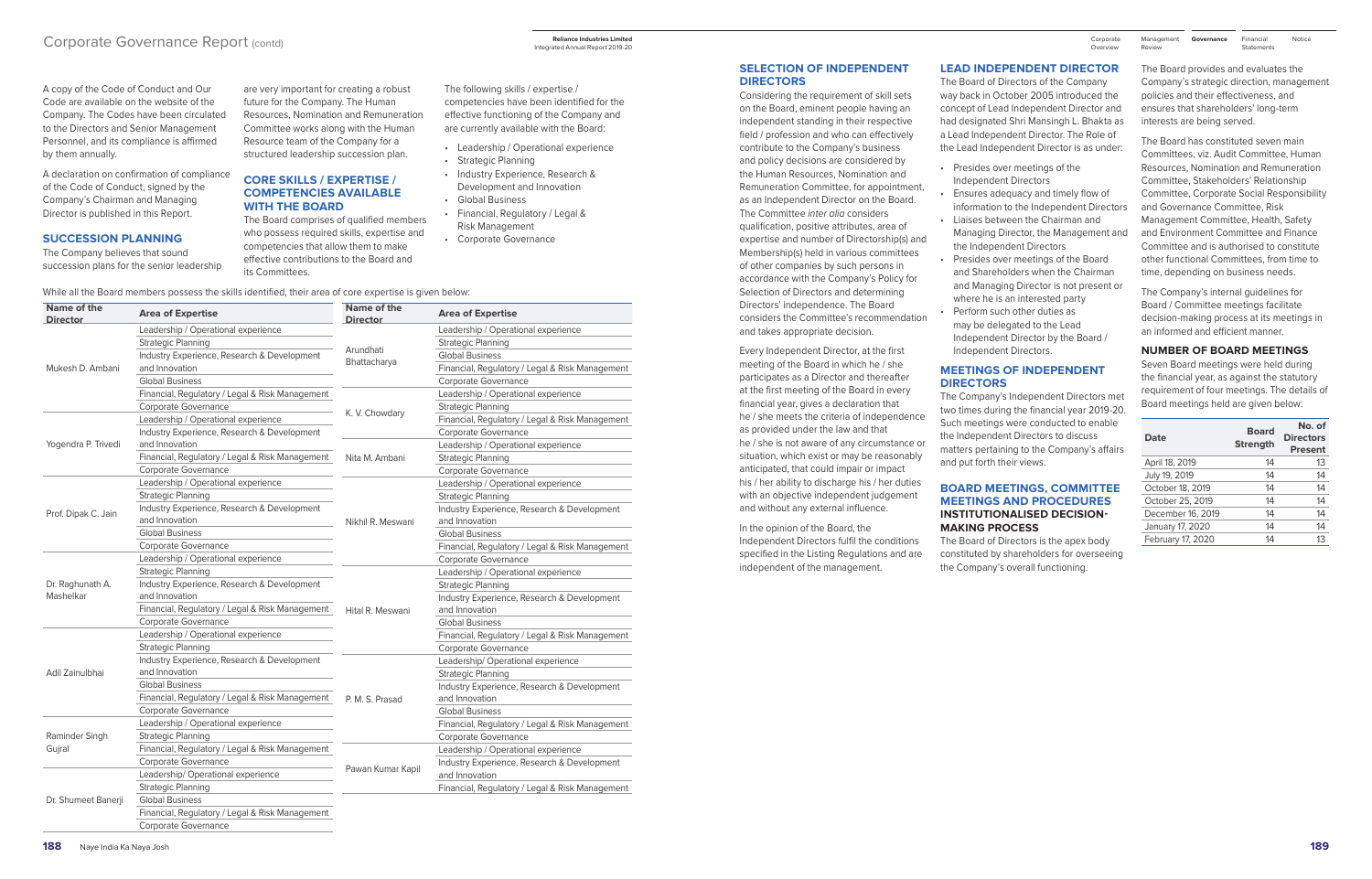**Attendance of Directors at Board Meetings, last Annual General Meeting (AGM) and No. of other Directorship(s) and Chairmanship(s) / Membership(s) of Committees of each Director in various Companies:** 

| <b>Name of the Director</b> | <b>Attendance at</b><br>meetings during<br>2019-20 |            | No. of other<br>Directorship(s)<br>as on<br>31-03-2020 | <b>Category of Directorship and name of</b><br>the other listed Company(s)<br>as on 31-03-2020 | No. of<br>Membership(s) /<br>Chairmanship(s)<br>of committees in<br>other Company(s)<br>as on 31-03-2020 |  |
|-----------------------------|----------------------------------------------------|------------|--------------------------------------------------------|------------------------------------------------------------------------------------------------|----------------------------------------------------------------------------------------------------------|--|
|                             | <b>Board</b>                                       | <b>AGM</b> | (1)                                                    |                                                                                                | (2)                                                                                                      |  |
| Mukesh D. Ambani            | 7                                                  | Yes        | 3                                                      | Nil                                                                                            | Nil                                                                                                      |  |
| Mansingh L. Bhakta*         | $\mathbf{1}$                                       | Yes        | <b>NA</b>                                              | <b>NA</b>                                                                                      | <b>NA</b>                                                                                                |  |
| Yogendra P. Trivedi         | $\overline{7}$                                     | Yes        | 4                                                      | 1. Zodiac Clothing Company Limited -<br>Independent Director                                   | 3 (including 2 as<br>Chairman)                                                                           |  |
|                             |                                                    |            |                                                        | 2. The Supreme Industries Limited -<br>Independent Director                                    |                                                                                                          |  |
|                             |                                                    |            |                                                        | 3. Emami Limited - Independent Director                                                        |                                                                                                          |  |
| Prof. Dipak C. Jain         | 7                                                  | Yes        | 3                                                      | Nil                                                                                            | 2                                                                                                        |  |
| Dr. Raghunath A. Mashelkar  | $\overline{7}$                                     | Yes        | 6                                                      | 1. Godrej Agrovet Limited - Independent<br>Director                                            | $\mathbf{1}$                                                                                             |  |
|                             |                                                    |            |                                                        | 2. Piramal Enterprises Limited – Independent<br>Director                                       |                                                                                                          |  |
| Adil Zainulbhai             | $\overline{7}$                                     | Yes        | $\overline{7}$                                         | 1. Cipla Limited - Independent Director                                                        | 8 (including 5 as                                                                                        |  |
|                             |                                                    |            |                                                        | 2. Network18 Media & Investments Limited -<br>Independent Director                             | Chairman)                                                                                                |  |
|                             |                                                    |            |                                                        | 3. TV18 Broadcast Limited - Independent<br><b>Director</b>                                     |                                                                                                          |  |
|                             |                                                    |            |                                                        | 4. Larsen & Tourbo Limited - Independent<br>Director                                           |                                                                                                          |  |
| Raminder Singh Gujral       | 7                                                  | Yes        | 2                                                      | 1. Adani Power Limited - Independent Director                                                  | $\overline{2}$                                                                                           |  |
| Dr. Shumeet Banerji         | 6                                                  | Yes        | $\overline{2}$                                         | Nil                                                                                            | Nil                                                                                                      |  |
| Arundhati Bhattacharya      | 7                                                  | Yes        | 5                                                      | 1. Piramal Enterprises Limited - Independent<br><b>Director</b>                                | 3 (including 1 as<br>Chairperson)                                                                        |  |
|                             |                                                    |            |                                                        | 2. Wipro Limited - Independent Director                                                        |                                                                                                          |  |
|                             |                                                    |            |                                                        | 3. CRISIL Limited - Independent Director                                                       |                                                                                                          |  |
| K. V. Chowdary#             | 5                                                  | <b>NA</b>  | 2                                                      | 1. CCL Products (India) Limited - Independent<br>Director                                      | 3                                                                                                        |  |
|                             |                                                    |            |                                                        | 2. Divi's Laboratories Limited - Independent<br>Director                                       |                                                                                                          |  |
| Nita M. Ambani              | 7                                                  | Yes        | 2                                                      | 1. EIH Limited - Non-Executive Director                                                        | Nil                                                                                                      |  |
| Nikhil R. Meswani           | $\overline{7}$                                     | Yes        | 1                                                      | Nil                                                                                            | 1 (as Chairman)                                                                                          |  |
| Hital R. Meswani            | $\overline{7}$                                     | Yes        | 3                                                      | Nil                                                                                            | 1 (as Chairman)                                                                                          |  |
| P. M. S. Prasad             | $\overline{7}$                                     | Yes        | 4                                                      | 1. Network18 Media & Investments Limited -<br>Non-Executive Director                           | 4                                                                                                        |  |
|                             |                                                    |            |                                                        | 2. TV18 Broadcast Limited - Non-Executive<br><b>Director</b>                                   |                                                                                                          |  |
| Pawan Kumar Kapil           | 7                                                  | Yes        | 1                                                      | Nil                                                                                            | Nil                                                                                                      |  |

NA – Not Applicable

(1) The Directorships, held by Directors as mentioned above, do not include directorship(s) in foreign companies and Section 8 companies under the Companies Act, 2013.

(2) In accordance with Regulation 26 of the Listing Regulations, Membership(s) / Chairmanship(s) of only Audit Committees and Stakeholders' Relationship Committees in all public limited companies have been considered.

Financial Notice **Statements** 

\* Ceased to be a Director, w.e.f. August 12, 2019. Two meetings were held during his tenure.

# Appointed as a Director, w.e.f. October 18, 2019. Five meetings were held since his appointment.

Video / tele-conferencing facility is offered to facilitate the Directors to participate in the meetings.

The number of Directorship(s) and Committee Membership(s) / Chairmanship(s) of all Directors is / are within the respective limits prescribed under the Companies Act, 2013 and the Listing Regulations.

#### **COMMITTEES**

#### **DETAILS OF THE COMMITTEES AND OTHER RELATED INFORMATION ARE PROVIDED HEREUNDER: Composition of Committees of the Company:**

|                | <b>Audit Committee</b>                      |                | <b>Human Resources, Nomination and Remuneration Committee</b>   |
|----------------|---------------------------------------------|----------------|-----------------------------------------------------------------|
| 1.             | Yogendra P. Trivedi                         | 1 <sub>1</sub> | Adil Zainulbhai                                                 |
|                | (Chairman of the Committee)                 |                | (Chairman of the Committee)                                     |
| 2.             | Dr. Raghunath A. Mashelkar                  | 2.             | Yogendra P. Trivedi                                             |
| 3.             | Adil Zainulbhai                             | 3.             | Dr. Raghunath A. Mashelkar                                      |
| 4.             | Raminder Singh Gujral                       | 4.             | Raminder Singh Gujral                                           |
| 5.             | K. V. Chowdary                              | 5.             | Dr. Shumeet Banerii                                             |
|                |                                             | 6.             | K. V. Chowdary                                                  |
|                | <b>Stakeholders' Relationship Committee</b> |                | <b>Corporate Social Responsibility and Governance Committee</b> |
| 1.             | Yogendra P. Trivedi                         | 1.             | Yogendra P. Trivedi                                             |
|                | (Chairman of the Committee)                 |                | (Chairman of the Committee)                                     |
| 2.             | Arundhati Bhattacharya                      | 2.             | Dr. Raghunath A. Mashelkar                                      |
| 3.             | K. V. Chowdary                              | 3.             | Dr. Shumeet Banerii                                             |
| 4.             | Nikhil R. Meswani                           | 4.             | Nikhil R. Meswani                                               |
| 5.             | Hital R. Meswani                            |                |                                                                 |
|                | <b>Risk Management Committee</b>            |                | <b>Health, Safety and Environment Committee</b>                 |
| 1.             | Adil Zainulbhai                             | $\mathbf{1}$ . | Hital R. Meswani                                                |
|                | (Chairman of the Committee)                 |                | (Chairman of the Committee)                                     |
| 2.             | Dr. Shumeet Banerji                         | 2.             | Dr. Raghunath A. Mashelkar                                      |
| 3.             | K. V. Chowdary                              | 3.             | Arundhati Bhattacharya                                          |
| 4.             | Hital R. Meswani                            | 4.             | P. M. S. Prasad                                                 |
| 5.             | P. M. S. Prasad                             | 5.             | Pawan Kumar Kapil                                               |
| 6.             | Alok Agarwal                                |                |                                                                 |
|                | <b>Chief Financial Officer</b>              |                |                                                                 |
| 7 <sup>1</sup> | Srikanth Venkatachari                       |                |                                                                 |
|                | Joint Chief Financial Officer               |                |                                                                 |
|                | <b>Finance Committee</b>                    |                |                                                                 |
| $\mathbf{1}$   | Mukesh D. Ambani                            |                |                                                                 |
|                | (Chairman of the Committee)                 |                |                                                                 |
| 2.             | Nikhil R. Meswani                           |                |                                                                 |
| 3.             | Hital R. Meswani                            |                |                                                                 |

The composition of the Committees is in accordance with the provisions of the Listing Regulations and the Companies Act, 2013.

K. Sethuraman, Group Company Secretary and Chief Compliance Officer and Savithri Parekh, Joint Company Secretary and Compliance Officer, are the secretaries of all the Committees constituted by the Board.

Integrated Annual Report 2019-20

Management Corporate **Governance** Review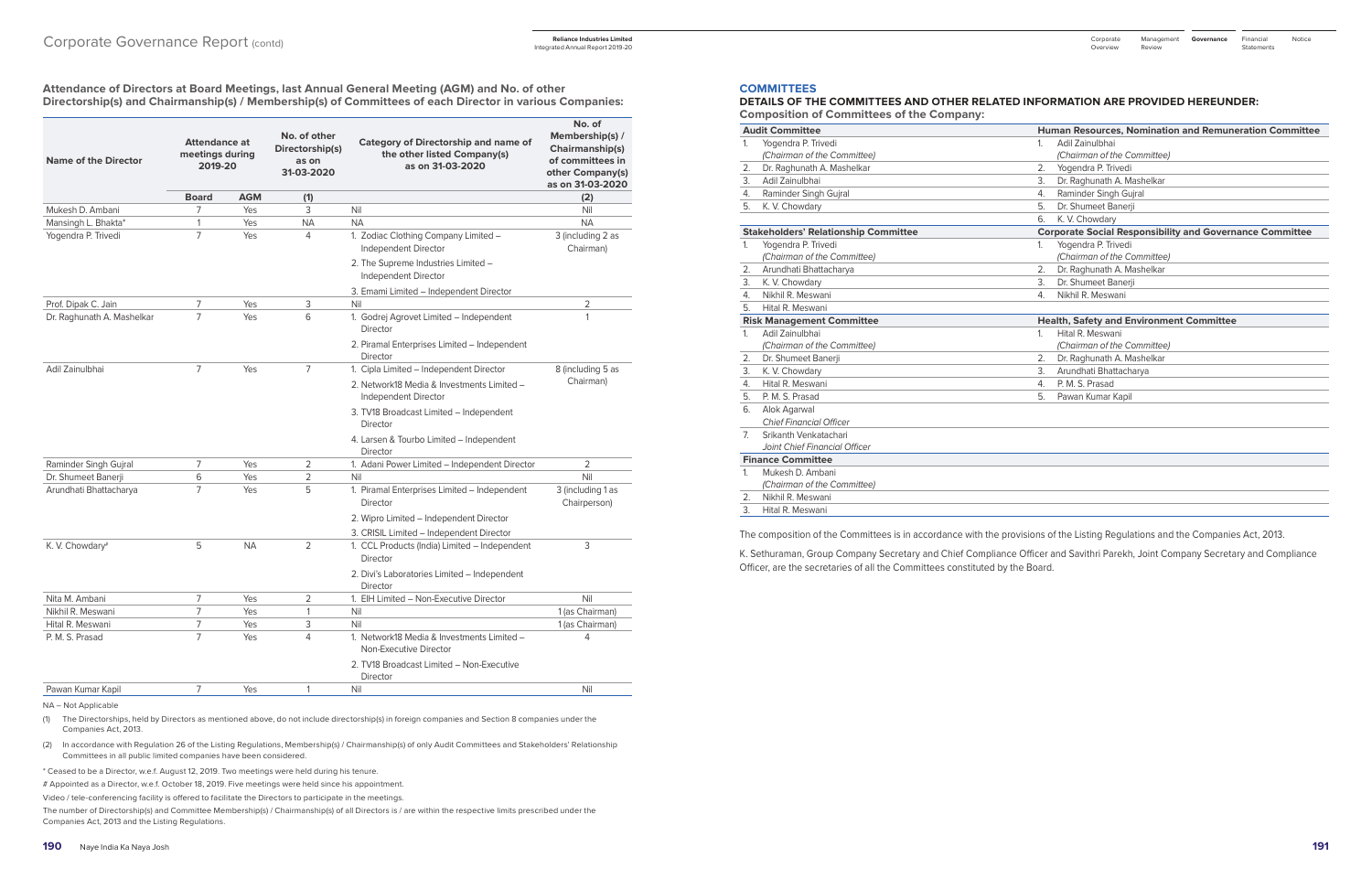#### **Meetings of Committees held during the year and members' attendance:**

| <b>Committees of the</b><br>Company | <b>Audit</b><br><b>Committee</b> | Human<br>Resources,<br><b>Nomination</b><br>and<br>Remuneration<br>(HRNR)<br><b>Committee</b> | Corporate<br><b>Responsibility</b><br>and<br>Governance<br><b>Committee</b> | Social Stakeholders'<br><b>Relationship</b><br>(SR)<br><b>Committee</b> | Health,<br><b>Safety and</b><br><b>Environment</b><br><b>Committee</b> | <b>Finance</b><br><b>Committee</b> | <b>Risk</b><br><b>Management</b><br>(RM)<br><b>Committee</b> |
|-------------------------------------|----------------------------------|-----------------------------------------------------------------------------------------------|-----------------------------------------------------------------------------|-------------------------------------------------------------------------|------------------------------------------------------------------------|------------------------------------|--------------------------------------------------------------|
| Meetings held                       | 12                               | $\overline{4}$                                                                                | 4                                                                           | 4                                                                       | 4                                                                      | 7                                  | 4                                                            |
| <b>Directors' Attendance</b>        |                                  |                                                                                               |                                                                             |                                                                         |                                                                        |                                    |                                                              |
| Mukesh D. Ambani                    | <b>NA</b>                        | <b>NA</b>                                                                                     | <b>NA</b>                                                                   | <b>NA</b>                                                               | <b>NA</b>                                                              | 7                                  | <b>NA</b>                                                    |
| Mansingh L. Bhakta                  | <b>NA</b>                        | <b>NA</b>                                                                                     | <b>NA</b>                                                                   | <b>NA</b>                                                               | <b>NA</b>                                                              | <b>NA</b>                          | <b>NA</b>                                                    |
| Yogendra P. Trivedi                 | 12                               | $\overline{4}$                                                                                | 4                                                                           | 4                                                                       | <b>NA</b>                                                              | <b>NA</b>                          | <b>NA</b>                                                    |
| Prof. Dipak C. Jain                 | <b>NA</b>                        | <b>NA</b>                                                                                     | <b>NA</b>                                                                   | <b>NA</b>                                                               | <b>NA</b>                                                              | <b>NA</b>                          | <b>NA</b>                                                    |
| Dr. Raghunath A. Mashelkar          | 11                               | $\overline{4}$                                                                                | 4                                                                           | <b>NA</b>                                                               | 4                                                                      | <b>NA</b>                          | <b>NA</b>                                                    |
| Adil Zainulbhai                     | 12                               | 4                                                                                             | <b>NA</b>                                                                   | <b>NA</b>                                                               | <b>NA</b>                                                              | <b>NA</b>                          | 4                                                            |
| Raminder Singh Gujral               | 12                               | 4                                                                                             | <b>NA</b>                                                                   | <b>NA</b>                                                               | <b>NA</b>                                                              | <b>NA</b>                          | <b>NA</b>                                                    |
| Dr. Shumeet Banerji                 | <b>NA</b>                        | 3                                                                                             | 3                                                                           | <b>NA</b>                                                               | <b>NA</b>                                                              | <b>NA</b>                          | 3                                                            |
| Arundhati Bhattacharya              | <b>NA</b>                        | <b>NA</b>                                                                                     | <b>NA</b>                                                                   | 4                                                                       | 4                                                                      | <b>NA</b>                          | <b>NA</b>                                                    |
| K. V. Chowdary*                     | 5                                | 1                                                                                             | <b>NA</b>                                                                   | $\overline{2}$                                                          | <b>NA</b>                                                              | <b>NA</b>                          |                                                              |
| Nita M. Ambani                      | <b>NA</b>                        | <b>NA</b>                                                                                     | <b>NA</b>                                                                   | <b>NA</b>                                                               | <b>NA</b>                                                              | <b>NA</b>                          | <b>NA</b>                                                    |
| Nikhil R. Meswani                   | <b>NA</b>                        | <b>NA</b>                                                                                     | 3                                                                           | 4                                                                       | <b>NA</b>                                                              | 7                                  | <b>NA</b>                                                    |
| Hital R. Meswani                    | <b>NA</b>                        | <b>NA</b>                                                                                     | <b>NA</b>                                                                   | 4                                                                       | 4                                                                      | 7                                  | 3                                                            |
| P. M. S. Prasad                     | <b>NA</b>                        | <b>NA</b>                                                                                     | <b>NA</b>                                                                   | <b>NA</b>                                                               | 3                                                                      | <b>NA</b>                          | 4                                                            |
| Pawan Kumar Kapil                   | <b>NA</b>                        | <b>NA</b>                                                                                     | <b>NA</b>                                                                   | <b>NA</b>                                                               | 4                                                                      | <b>NA</b>                          | <b>NA</b>                                                    |

NA – Not a member of the Committee

\* Appointed as a member of committees w.e.f. October 18, 2019 (5 meetings of Audit Committee, 1 meeting of HRNR Committee, 2 meetings of SR Committee and 1 meeting of RM Committee were held since his appointment).

#### **Procedure at Committee Meetings • Review with the management, the**

The Company's guidelines relating to the Board meetings are applicable to the Committee meetings. Each Committee has the authority to engage outside experts, advisors and counsels to the extent it considers appropriate to assist in its functioning. Minutes of the proceedings of Committee meetings are circulated to the respective committee members and placed before the Board meetings for noting. The composition and terms of reference of all the Committees are in compliance with the Companies Act, 2013 and the Listing Regulations, as applicable. The composition of all the Committees is given in this Report.

#### **Details of Committees Audit Committee**

Terms of Reference of the Committee *inter alia* include the following:

- Recommend appointment, remuneration and terms of appointment of auditors.
- Approval of payment to statutory auditors, including cost auditors, for any other services rendered by them.
- quarterly financial statements before submission to the Board for approval.
- Review with the management, the statement of uses / application of funds.
- Review and monitor the auditor's independence, performance and effectiveness of audit process.
- Review the findings of any internal investigations by the internal auditors into matters where there is suspected fraud or irregularity or a failure of internal control systems of a material nature and reporting the matter to the Board.
- Review the functioning of the Whistle-blower mechanism / oversee the vigil mechanism.
- Review financial statements, in particular the investments made by the Company's unlisted subsidiaries.

The detailed terms of reference of the Committee is available on the website of the Company.

#### General

Members of the Audit Committee possess requisite qualifications. The representatives of Statutory Auditors are permanent invitees to the Audit Committee meetings held quarterly, to approve financial statements. The representatives of Statutory Auditors, Executives from Accounts department, Finance department, Corporate Secretarial department and Internal Audit department attend the Audit Committee meetings.

During the year, all the recommendations made by the Committee were accepted by the Board. The Lead Cost Auditor attend the Audit Committee meeting where cost audit report is discussed.

The Internal Auditor reports directly to the Audit Committee.

The Chairman of the Committee was present at the last Annual General Meeting held on August 12, 2019.

#### Meeting Details

Twelve meetings of the Committee were held during the year, as against the statutory requirement of four meetings. The meetings were held on April 5, 2019; April 17, 2019; April 18, 2019; July 18, 2019; July 19, 2019; October 14, 2019; October 18, 2019; October 25, 2019; December 16, 2019; January 15, 2020; January 17, 2020 and February 17, 2020. The details of attendance of Committee members are given in this Report.

## **Human Resources, Nomination and Remuneration Committee**

Terms of Reference of the Committee *inter alia* include the following:

Financial Notice **Statements** 

- Formulate the criteria for determining qualifications, positive attributes and independence of a Director, and recommend to the Board a policy, relating to the remuneration of the Directors, Key Managerial Personnel and other employees.
- Formulate the criteria for evaluation of performance of the Independent Directors and the Board of Directors.
- Devise a policy on Board Diversity.
- Identify persons who are qualified to become Directors and who may be appointed in senior management in accordance with the criteria laid down and to recommend to the Board their appointment and / or removal.
- Recommend to the Board, all remuneration, in whatever form, payable to senior management.
- Review Human Resource policies and overall human resources of the Company.

The detailed terms of reference of the Committee is available on the website of the Company.

The Chairman of the Committee was present at the last Annual General Meeting held on August 12, 2019.

#### Meeting Details

Four meetings of the Committee were held during the year, as against statutory requirement of one meeting. The meetings were held on April 17, 2019; July 18, 2019; October 15, 2019 and January 16, 2020. The details of attendance of Committee members are given in this Report.

#### **Stakeholders' Relationship Committee**

The terms of reference of the Committee is available on the website of the Company.

The Chairman of the Committee was present at the last Annual General Meeting held on August 12, 2019.

#### Meeting Details

Four meetings of the Committee were held during the year, as against statutory requirement of one meeting. The meetings were held on April 25, 2019; August 14, 2019; October 25, 2019 and January 21, 2020. The details of attendance of Committee members are given in this Report.

#### Investor Grievance Redressal

The number of complaints received and resolved to the satisfaction of investors during the year (out of the investor base of 26 lakh) and their break-up is as under:

#### **Type of Complaints**

| No. of            |
|-------------------|
| <b>Complaints</b> |
| 11.5              |
| 110               |
| 3                 |
|                   |
| 383               |
| 611               |
|                   |

| Total                         |      |
|-------------------------------|------|
| Transfer of securities        | 383  |
| Redemption payments           |      |
| Non-Receipt of Interest /     | З    |
| Non-Receipt of Dividend       | 11 O |
| Non-Receipt of Annual Reports | 115  |

As on March 31, 2020, no complaints were outstanding.

The response time for attending to investors' correspondence during financial year 2019-20 is as under:

| <b>Particulars</b>  | Nο.      | %     |
|---------------------|----------|-------|
| Total number of     | 2,91,909 | 100   |
| correspondence      |          |       |
| received during     |          |       |
| the financial year  |          |       |
| 2019-20             |          |       |
| Replied within 1 to | 2.91.866 | 99.99 |
| 4 days of receipt   |          |       |
| Replied after 4     | 43       | O.O1  |
| days of receipt     |          |       |

#### Compliance Officer

K. Sethuraman, Group Company Secretary and Chief Compliance Officer and Savithri Parekh, Joint Company Secretary and Compliance Officer, are the Compliance Officers for complying with requirements of Securities Laws.

#### **Corporate Social Responsibility and Governance Committee**

The terms of reference of the Committee is available on the website of the Company.

#### Meeting Details

Four meetings of the Committee were held during the year. The meetings were held on April 18, 2019; August 14, 2019; October 17, 2019 and January 16, 2020. The details of attendance of Committee members are given in this Report.

#### **Risk Management Committee**

The terms of reference of the Committee is available on the website of the Company.

#### Meeting Details

Four meetings of the Committee were held during the year, as against statutory requirement of one meeting. The meetings were held on April 17, 2019; July 18, 2019; October 17, 2019 and January 16, 2020. The details of attendance of Committee members are given in this Report.

#### **Health, Safety and Environment Committee**

The terms of reference of the Committee is available on the website of the Company.

#### Meeting Details

Four meetings of the Committee were held during the year. The meetings were held on April 25, 2019; August 14, 2019; October 25, 2019 and January 21, 2020. The details of attendance of Committee members are given in this Report.

#### **Finance Committee**

The terms of reference of the Committee is available on the website of the Company.

## Meeting Details

Seven meetings of the Committee were held during the year. The meetings were held on April 18, 2019; July 19, 2019; December 9, 2019; December 16, 2019, February 3, 2020, February 18, 2020 and March 31, 2020. The details of attendance of Committee members are given in this Report.

Management Corporate **Governance** Review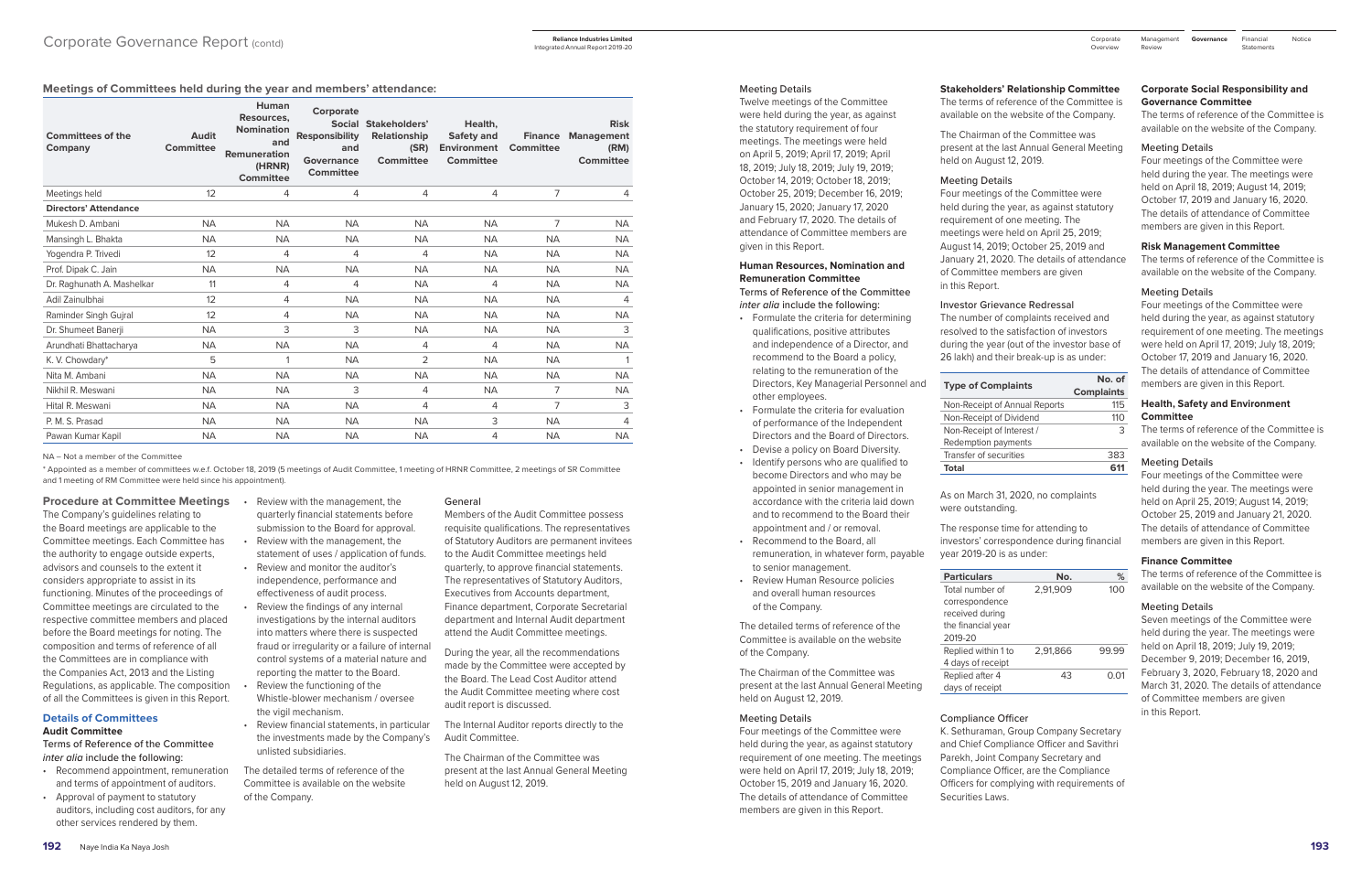#### **PERFORMANCE EVALUATION CRITERIA FOR DIRECTORS**

The Human Resources, Nomination and Remuneration Committee has devised a criteria for evaluation of the performance of the Directors including the Independent Directors. The said criteria provides certain parameters like attendance, acquaintance with business, communication *inter se* between board members, effective participation, domain knowledge,

#### **REMUNERATION OF THE MANAGING DIRECTOR AND WHOLE-TIME DIRECTORS FOR THE FINANCIAL YEAR 2019-20**  $(\frac{1}{2})$  in crore)

compliance with code of conduct, vision and strategy, benchmarks established by global peers etc., which is in compliance with applicable laws, regulations and guidelines.

#### **DIRECTORS' REMUNERATION REMUNERATION POLICY**

The Company's Remuneration Policy for Directors, Key Managerial Personnel and other employees is available on the website of the Company.

The Company's remuneration policy is directed towards rewarding performance based on review of achievements periodically. The remuneration policy is in consonance with existing industry practice.

|                      |                          |                    |                            |                          |              | $\left  \right.$ $\left  \right.$ $\left  \right.$ $\left  \right.$ $\left  \right.$ $\left  \right.$ $\left  \right.$ $\left  \right.$ $\left  \right.$ $\left  \right.$ $\left  \right.$ |
|----------------------|--------------------------|--------------------|----------------------------|--------------------------|--------------|--------------------------------------------------------------------------------------------------------------------------------------------------------------------------------------------|
| Name of the Director | Salary and<br>allowances | <b>Perquisites</b> | <b>Retiral</b><br>benefits | Commission<br>payable    | <b>Total</b> | <b>Stock</b><br><b>Options</b>                                                                                                                                                             |
| Mukesh D. Ambani     | 4.36                     | 0.40               | 0.71                       | 9.53                     | 15.00        |                                                                                                                                                                                            |
| Nikhil R. Meswani    | 6.32                     | 0.02               | 0.37                       | 17.28                    | 24.00        |                                                                                                                                                                                            |
| Hital R. Meswani     | 6.31                     | 0.04               | 0.37                       | 17.28                    | 24.00        |                                                                                                                                                                                            |
| P. M. S. Prasad      | $10.81*$                 | 0.00               | 0.34                       | $\overline{\phantom{0}}$ | 11.15        |                                                                                                                                                                                            |
| Pawan Kumar Kapil    | $3.60*$                  | 0.29               | 0.15                       | $\sim$                   | 4.04         |                                                                                                                                                                                            |

\*includes performance linked incentives for the FY 2018-19 paid in FY 2019-20.

In light of the COVID-19 outbreak in India, which has exacted a huge toll on the societal, economic and industrial health of the nation, Shri Mukesh D. Ambani, the Chairman and Managing Director, has voluntarily decided to forego his salary. The Board of Directors noted his decision to forego his salary until the impact of COVID-19 abates.

The Chairman and Managing Director had his salary capped at  $\bar{z}$  15 crore since 2008-09 in order to set a personal example of moderation in managerial compensation levels. And now, he is forgoing his salary until the company and all its businesses are fully back to their earnings potential. On a similar note, other Executive Directors have also expressed their decision to draw remuneration up to 50% of their remuneration entitlement and as recommended by Human Resources, Nomination and Remuneration Committee.

The tenure of office of the Managing Director and Whole-time Directors is for 5 (five) years from their respective date of appointments and can be terminated by either party by giving three months' notice in writing. There is no separate provision for payment of severance fees.

#### **REMUNERATION OF THE NON-EXECUTIVE DIRECTORS FOR THE FINANCIAL YEAR 2019-20**

|                    |                   | $(5 \text{ in } \text{core})$ |
|--------------------|-------------------|-------------------------------|
| <b>Sitting Fee</b> | <b>Commission</b> | <b>Total</b>                  |
| 0.02               | 0.42              | 0.44                          |
| 0.33               | 1.15              | 1.48                          |
| 0.09               | 1.15              | 1.24                          |
| 0.31               | 1.15              | 1.46                          |
| 0.29               | 1.15              | 1.44                          |
| 0.25               | 1.15              | 1.40                          |
| 0.17               | 1.15              | 1.32                          |
| 0.17               | 1.15              | 1.32                          |
| 0.14               | 0.52              | 0.66                          |
| 0.07               | 1.15              | 1.22                          |
| 1.84               | 10.14             | 11.98                         |
|                    |                   |                               |

\*Ceased to be a director w.e.f. August 12, 2019.

\*\*Appointed as a director w.e.f. October 18, 2019.

During the year, there were no other pecuniary relationships or transactions of Non-Executive Directors with the Company. The Company has not granted any stock options to its Non-Executive Directors.

#### **FRAMEWORK FOR MONITORING SUBSIDIARY COMPANIES**

During the year, Reliance Jio Infocomm Limited (RJIL), Reliance Retail Limited (RRL) and Reliance Industrial Investments and Holdings Limited (RIIHL) were material subsidiaries of the Company, as per Listing Regulations. Post closure of the financial year, Jio Platforms Limited and Reliance Global Energy Services (Singapore) Pte. Limited have become material subsidiaries and RIIHL has ceased to be a material subsidiary of the Company.

Financial Notice **Statements** 

In terms of the provisions of Regulation 24(1) of the Listing Regulations, appointment of one of the Independent Directors of the Company on the Board of material subsidiaries was applicable only to RJIL and RRL. Prior to RRL and RJIL becoming material unlisted subsidiaries of the Company, Prof. Dipak C. Jain was appointed as an Independent Director on the Board of RRL and Prof. Dipak C. Jain, Shri Adil Zainulbhai and Dr. Shumeet

Banerji were appointed as Independent Directors on the Board of RJIL and they are

continuing as such.

Keeping in view good Corporate Governance Prof. Dipak C. Jain and Shri Adil Zainulbhai are also on the Board of Reliance Retail Ventures Limited, an unlisted subsidiary of the Company. For better administration and governance, key subsidiary companies have voluntarily appointed Independent Directors on their respective Boards. The composition and effectiveness of Boards of subsidiaries is reviewed by the Company periodically. Governance framework is also ensured through appointment of Managerial Personnel and Secretarial Auditor. A robust compliance management system covering all the subsidiaries is also in place. Guidance is provided to subsidiaries on matters relating to conduct of Board meeting, training and familiarisation

programmes for the Independent Directors on the Board of subsidiaries. The Company is in compliance with Regulation 24A of the Listing Regulations. The Company's unlisted material

subsidiaries RJIL, RRL and RIIHL undergo Secretarial Audit. Copy of Secretarial

Audit Reports of these subsidiaries are available on the website of the Company. The Secretarial Audit report of these subsidiaries does not contain any qualification, reservation or adverse remark or disclaimer.

The Company monitors performance of subsidiary companies, *inter alia*, by the following means:

- Financial statements, in particular investments made by subsidiary companies, are reviewed quarterly by the Company's Audit Committee.
- Minutes of Board meetings of subsidiary companies are placed before the Company's Board regularly.
- A statement containing all significant transactions and arrangements entered into by subsidiary companies is placed before the Company's Board.
- Presentations are made to the Company's Board on business performance by the senior management on major subsidiaries of the Company.

The Company's Policy for determining Material Subsidiaries is available on the website of the Company.

**GENERAL BODY MEETINGS ANNUAL GENERAL MEETINGS**

During the preceding three years, the Company's Annual General Meetings were held at Birla Matushri Sabhagar, 19, Sir Vithaldas Thackersey Marg, Near Bombay Hospital & Medical Research Centre, New Marine Lines, Mumbai - 400 020.

The date and time of the Annual General Meetings held during last three years and the special resolution(s) passed thereat, are as follows:

| Year    | Date                         | Time         | <b>Special Resolution(s) Passed</b>                                                                      |
|---------|------------------------------|--------------|----------------------------------------------------------------------------------------------------------|
| 2018-19 | August 12, 2019              | 11:00 a.m.   | Re-appoint Shri P. M. S. Prasad as a Whole-time Director                                                 |
|         |                              |              | ii.<br>Re-appoint Shri Raminder Singh Guiral as an Independent Director                                  |
| 2017-18 | July 5, 2018<br>$11:00$ a.m. |              | Re-appoint Shri Adil Zainulbhai as an Independent Director                                               |
|         |                              |              | ii.<br>Offer or invitation to subscribe to Redeemable Non-Convertible Debentures on private<br>placement |
| 2016-17 | July 21, 2017                | $11:00$ a.m. | Re-appoint Shri Pawan Kumar Kapil as a Whole-time Director                                               |
|         |                              |              | ii.<br>Re-appoint Shri Yogendra P. Trivedi as an Independent Director                                    |
|         |                              |              | Re-appoint Prof. Ashok Misra as an Independent Director<br>iii.                                          |
|         |                              |              | Re-appoint Shri Mansingh L. Bhakta as an Independent Director<br>İV.                                     |
|         |                              |              | Re-appoint Prof. Dipak C. Jain as an Independent Director<br>V.                                          |
|         |                              |              | Re-appoint Dr. Raghunath A. Mashelkar as an Independent Director<br>VI.                                  |
|         |                              |              | vii. Alteration of the Articles of Association of the Company                                            |
|         |                              |              | viii. Offer or invitation to subscribe to Redeemable Non-Convertible Debentures on private<br>placement  |

Integrated Annual Report 2019-20

Review

Management Corporate **Governance**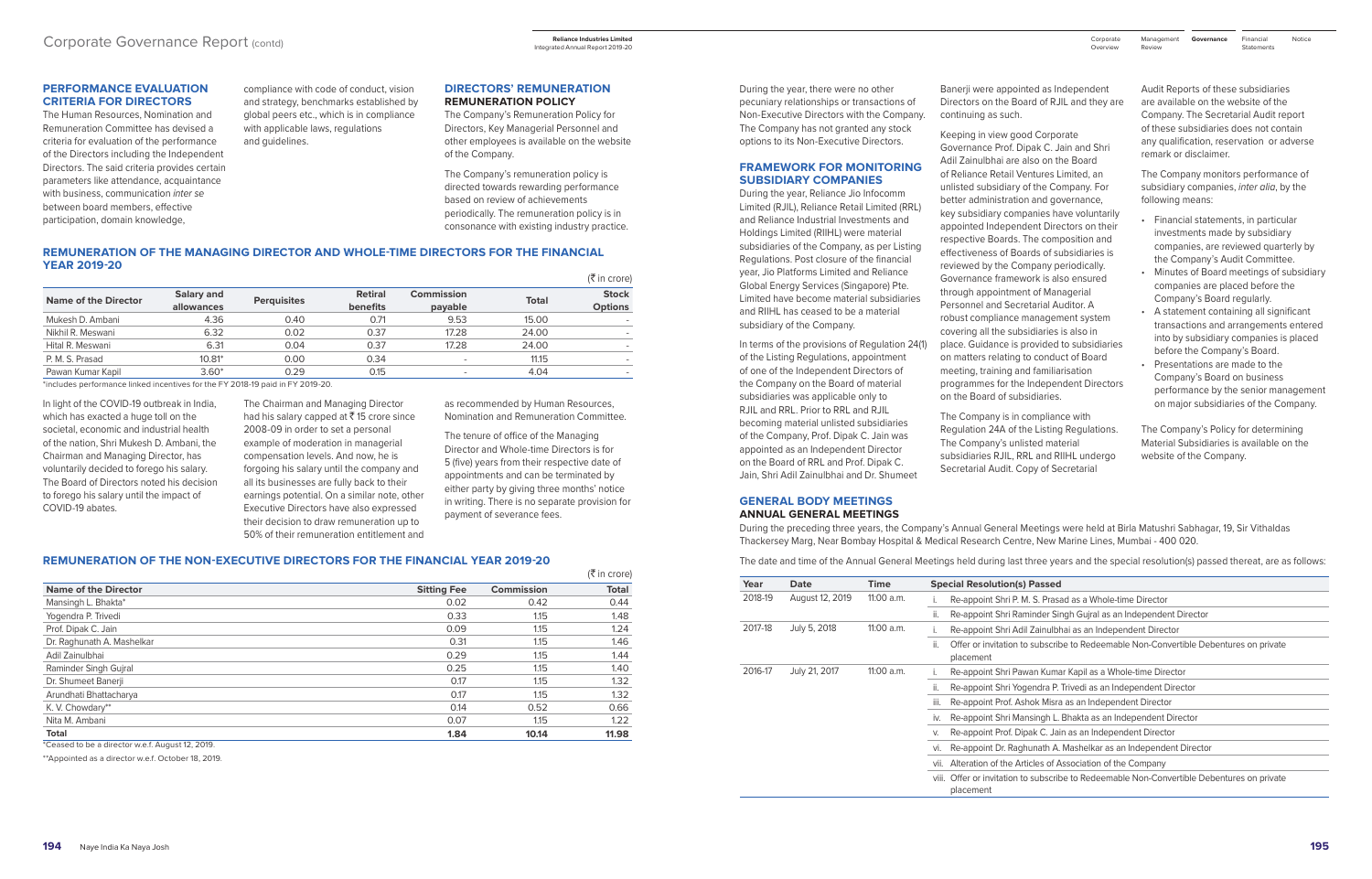#### **RESOLUTION(S) PASSED THROUGH DETAILS OF NON-COMPLIANCE POSTAL BALLOT:**

No postal ballot was conducted during the financial year 2019-20. There is no immediate proposal for passing any resolution through postal ballot.

#### **DISCLOSURE ON MATERIALLY SIGNIFICANT RELATED PARTY TRANSACTIONS THAT MAY HAVE POTENTIAL CONFLICT WITH THE COMPANY'S INTERESTS AT LARGE**

The Company's major related party transactions are generally with its subsidiaries and associates. The related party transactions are entered into based on considerations of various business exigencies, such as synergy in operations, sectoral specialisation and the Company's long-term strategy for sectoral investments, optimisation of market share, profitability, legal requirements, liquidity and capital resources of subsidiaries and associates.

All the contracts / arrangements / transactions entered by the Company during the financial year with related parties were in its ordinary course of business and on an arm's length basis.

During the year, the Company had not entered into any contract / arrangement / transaction with related parties which could be considered material in accordance with the policy of the Company on Materiality of Related Party Transactions. The Company has made full disclosure of transactions with the related parties as set out in Note 32 of Standalone Financial Statements, forming part of the Annual Report.

There were no materially significant related party transactions which could have potential conflict with interest of the Company at large.

The Company's Policy on Materiality of Related Party Transactions and on dealing with Related Party Transactions is available on the website of the Company.

## **BY THE COMPANY, PENALTIES, STRICTURES IMPOSED ON THE COMPANY BY STOCK EXCHANGE OR SEBI, OR ANY STATUTORY AUTHORITY, ON ANY MATTER RELATED TO CAPITAL MARKETS, DURING THE LAST THREE YEARS**

(i) The Securities and Exchange Board of India (SEBI), on August 8, 2014 had passed an adjudication order on a show cause notice issued to the Company for alleged non-disclosure of the diluted Earnings per Share in the quarterly financial results for the quarters ended June 2007, September 2007, December 2007, March 2008, June 2008 and September 2008 and imposed monetary penalty of  $\bar{\tau}$  13 crore. On an appeal by the Company, the Hon'ble Securities Appellate Tribunal (SAT), set aside SEBI's order and remanded the matter for fresh consideration by SEBI. SEBI issued a fresh show cause notice dated April 5, 2016 in the matter alleging incorrect disclosure of the diluted Earnings per Share. The Company filed a reply to the show cause notice and attended the personal hearing on July 26, 2016. SEBI appointed new Adjudicating Officer (AO). The last hearing before the AO was held on November 22, 2018. Further details sought by AO have been provided. Adjudication order is awaited.

(ii) (a) SEBI had passed an Order under Section 11B of the SEBI Act, 1992 on March 24, 2017 on a show cause notice dated December 16, 2010 issued to the Company in the matter concerning trading in the shares of Reliance Petroleum Limited by the Company in the year 2007, directing (i) disgorgement of  $\bar{\bar{\xi}}$  447 crore along with interest calculated at 12% per annum from November 29, 2007 till date of payment; and (ii) prohibiting the Company from dealing in equity derivatives in the Futures and Options segment of the stock exchanges, directly or indirectly for a period of one year from March 24, 2017. The Company filed an appeal against the said Order before SAT. SAT has stayed the direction on disgorgement

until the disposal of the appeal. The prohibition from dealing in equity derivatives in the Futures and Options segment expired on March 23, 2018. The appeal has been heard by SAT and is reserved for orders.

- (b) SEBI had also issued a Show Cause Notice (SCN) dated November 21, 2017 to the Company in the matter concerning trading in the shares of Reliance Petroleum Limited by the Company in the year 2007, asking the Company to show cause as to why inquiry should not be held against the Company in terms of SEBI (Procedure for Holding Inquiry and Imposing Penalties by Adjudicating Officer) Rules, 1995 and penalty be not imposed under the provisions of the SEBI Act, 1992. The Company has made written submissions in response to the SCN, including on June 15, 2018, September 12, 2018 and September 20, 2019. Hearings were held before the Adjudicating Officer on September 11, 2018, January 24, 2020 and March 12, 2020 and the matter is part-heard.
- (iii) SEBI had issued a show cause notice dated November 26, 2015 to the Company alleging that, the Company had not provided the information sought by SEBI regarding categorization of the Directors of the Company as on January 07, 2000. The Adjudicating Officer, vide Order dated February 28, 2018, disposed of the adjudication proceedings initiated against the Company without imposition of any penalty.

#### **WHISTLE-BLOWER POLICY**

The Company promotes safe, ethical and compliant conduct of all its business activities and has put in place a mechanism for reporting illegal or unethical behaviour. The Company has a Vigil Mechanism and Whistle-blower policy under which the employees are encouraged to report violations of applicable laws and regulations and the Code of Conduct – without fear of any retaliation. The reportable matters may be disclosed to the Ethics and Compliance Task Force which operates under the supervision of the Audit Committee.

Financial Notice **Statements** 

- 
- 
- 
- 
- 
- 
- 

Employees may also report violations to the Chairman of the Audit Committee and there was no instance of denial of access to the Audit Committee. The Vigil Mechanism and Whistle-blower Policy is available on the website of the Company.

#### **PREVENTION OF SEXUAL HARASSMENT OF WOMEN AT WORKPLACE**

The Company is committed to provide a work environment that ensures every employee is treated with dignity, respect and afforded equal treatment. Please refer Human Capital section of Management Discussion and Analysis Report, for more details.

#### **ADOPTION OF MANDATORY AND DISCRETIONARY REQUIREMENTS**

The Company has complied with all mandatory requirements of Regulation 34 of the Listing Regulations. The Company has adopted the following discretionary requirements of the Listing Regulations:

#### **COMMUNICATION TO SHAREHOLDERS**

Half-yearly reports covering financial results were sent to the members at their registered addresses. In addition to halfyearly reports, quarterly reports were also sent to the members, whose e-mail IDs are registered with the Company / Depository Participants.

#### **AUDIT QUALIFICATION**

The Company is in the regime of unmodified opinions on financial statements.

**REPORTING OF INTERNAL AUDITOR**

The Internal Auditor directly reports to the Audit Committee.

## **MEANS OF COMMUNICATION**

**Quarterly results:** The Company's quarterly / half-yearly / annual financial results are sent to the Stock Exchanges and published in 'Indian Express', 'Financial Express' and 'Loksatta'. They are also available on the website of the Company.

**News releases, presentations:** Official news releases and official media releases are sent to Stock Exchanges and are also available on the website of the Company.

**Presentations to institutional investors / analysts:** Detailed presentations are made to institutional investors and financial analysts on the Company's quarterly, halfyearly as well as annual financial results. These presentations are available on the website of the Company, as well as sent to the Stock Exchanges. No unpublished price sensitive information is discussed in meeting / presentation with institutional investors and financial analysts.

**Website:** The Company's website (www.ril. com) contains a separate dedicated section 'Investor Relations' where shareholders' information is available.

**Annual Report:** The Annual Report containing, *inter alia*, Audited Financial Statement, Audited Consolidated Financial Statement, Board's Report, Auditors' Report and other important information is circulated to the members and others entitled thereto. The Management Discussion and Analysis Report forms part of the Annual Report. The Annual Report is also available in downloadable form on the website of the Company.

**Chairman's Communiqué:** Printed copy of the Chairman's speech is distributed to the shareholders at the Annual General Meeting. A copy of the Chairman's speech is also sent to all the shareholders, whose e-mail IDs are registered with the Company / Depository Participants. The document is also available on the website of the Company.

**Letters to Investors:** Letters were sent to the shareholders / debenture holders as per records, for claiming unclaimed / unpaid dividend / interest or redemption amount on debentures / dematerialisation of shares / updating PAN and bank account details. The Company has also sent intimations to the shareholders holding shares in physical form, informing them about SEBI's mandate to permit transfer of shares only in dematerialised form w.e.f. April 1, 2019.

**NSE Electronic Application Processing System (NEAPS):** NEAPS is a web-based application designed by NSE for corporates. All periodical and other compliance filings are filed electronically on NEAPS.

**BSE Listing Centre (Listing Centre):** BSE's Listing Centre is a web-based application designed for corporates. All periodical and other compliance filings are filed electronically on the Listing Centre.

## **SEBI Complaints Redress System**

**(SCORES):** Investor complaints are processed at SEBI in a centralised web-based complaints redress system. The salient features of this system are centralised database of all complaints, online upload of Action Taken Reports (ATRs) by concerned companies and online viewing by investors of actions taken on the complaints and their current status.

**Designated exclusive email-IDs:** The Company has designated the following email-IDs exclusively for investor servicing:

- **• For queries on Annual Report:** investor[.relations@ril.com](mailto:relations@ril.com)
- **• For queries in respect of shares in physical mode:** [rilinvestor@kfintech.com](mailto:rilinvestor@kfintech.com)

**Shareholders' Feedback Survey:** The Company sends feedback form seeking shareholders' views on various matters relating to investor services and Annual Report for improvement in future.

## **GENERAL SHAREHOLDER INFORMATION**

#### **ANNUAL GENERAL MEETING**

Wednesday, July 15, 2020 at 2:00 p.m. through Video Conferencing / Other Audio Visual Means as set out in the Notice convening the Annual General Meeting.

#### **DIVIDEND PAYMENT DATE**

Between July 16, 2020 and July 22, 2020 for electronic transfer to the shareholders who have furnished bank account details to the Company / its Registrar.

Physical warrants shall be dispatched to the shareholders, who have not registered their ECS mandates, upon normalisation of postal services.

# **FINANCIAL YEAR**

April 1 to March 31

#### **FINANCIAL CALENDAR (TENTATIVE) RESULTS FOR THE QUARTER ENDING**

**June 30, 2020 –** Third week of July, 2020

**September 30, 2020 –** Third week of October, 2020

**December 31, 2020 –** Fourth week of January, 2021

**March 31, 2021 –** Fourth week of April, 2021

**Annual General Meeting** – June / July, 2021

Integrated Annual Report 2019-20

Review

Management Corporate **Governance**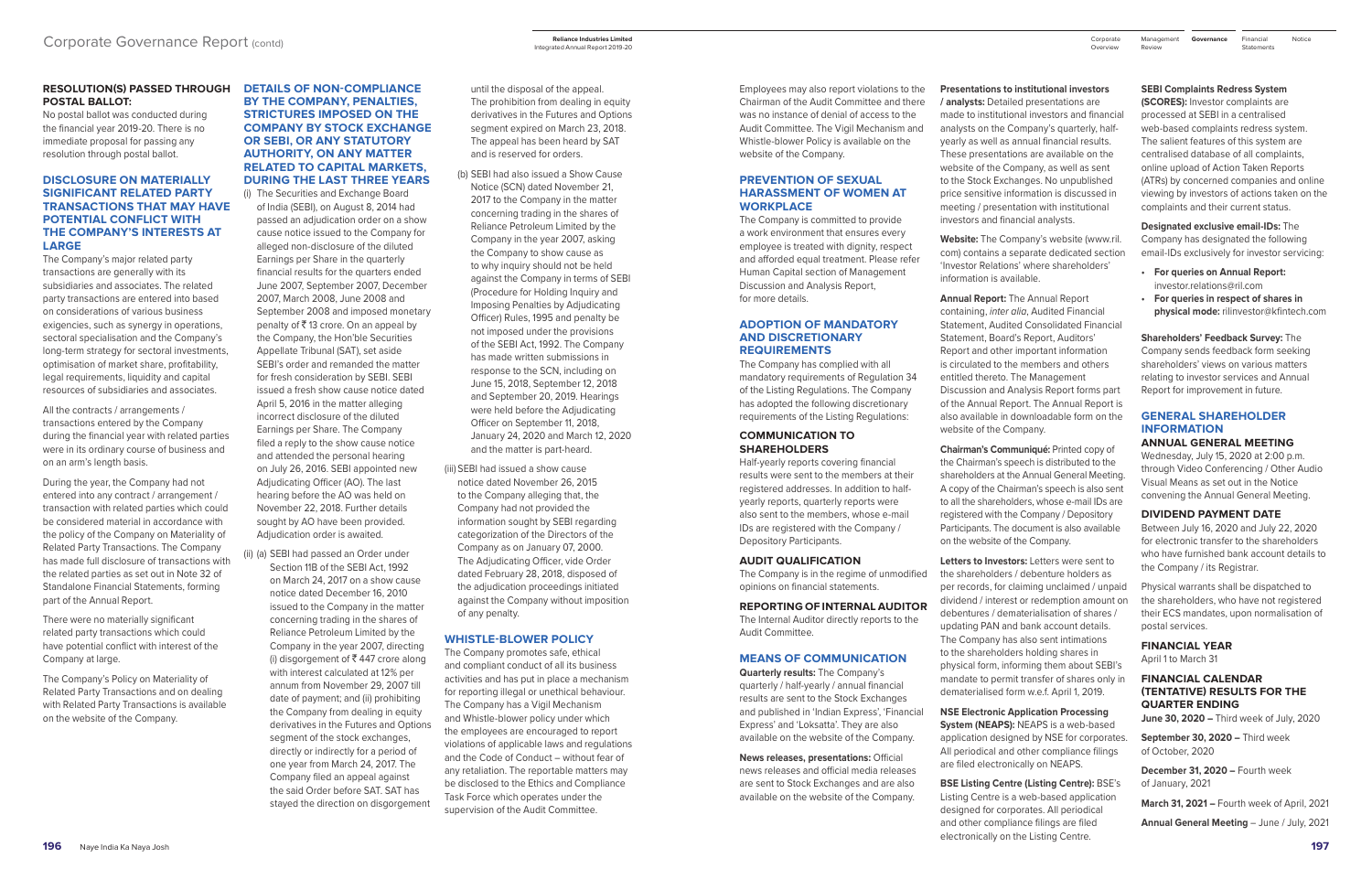## **LISTING ON STOCK EXCHANGES Equity Shares**

**BSE Limited (BSE)** Phiroze Jeejeebhoy Towers, Dalal Street, Mumbai - 400 001

Scrip Code – 500325

#### **National Stock Exchange of India Limited (NSE)**

Exchange Plaza, C-1, Block G, Bandra-Kurla Complex, Bandra (East), Mumbai - 400 051

Trading Symbol – RELIANCE

ISIN: INE002A01018

#### **Global Depository Receipts (GDRs) Luxembourg Stock Exchange**

35A Boulevard Joseph II, L-1840, Luxembourg

**Overseas Depository**

## **The Bank of New York Mellon Corporation**

240, Greenwich Street, New York, NY 10286, USA

Total fees for all services paid by the Company and its subsidiaries, on a consolidated basis, to statutory auditors of the Company and other firms in the network entity of which the statutory auditors are a part, during the year ended March 31, 2020, is  $\overline{\xi}$  46.27 crore.

#### **Domestic Custodian ICICI Bank Limited**

Empire Complex, 1st Floor, 414, Senapati Bapat Marg, Lower Parel (West), Mumbai - 400 013

#### **PAYMENT OF LISTING FEES**

Annual listing fee for the financial year 2020-21 has been paid by the Company to BSE and NSE. Annual maintenance and listing agency fee for the calendar year 2020 has been paid by the Company to Luxembourg Stock Exchange.

#### **PAYMENT OF DEPOSITORY FEES**

Annual Custody / Issuer fee is being paid by the Company within the due date based on invoices received from the Depositories.

## **FEES PAID TO THE STATUTORY AUDITORS**

**CREDIT RATING**

The Company's financial discipline and prudence is reflected in the strong credit ratings ascribed by rating agencies as given below. There has been no revision in credit ratings during the financial year 2019-20. The details of the Credit Rating are mentioned in Management Discussion and

● BSE SENSEX ● RIL Close Price



Analysis Report.

**UTILISATION OF FUNDS RAISED THROUGH ISSUE OF NON-CONVERTIBLE DEBENTURES** During the financial year 2019-20 no funds were raised through issue of Non-Convertible Debentures.

■ NSE NIFTY ■ RIL Close Price



**DEBENTURE TRUSTEE** Axis Trustee Services Limited The Ruby, 2nd Floor, SW, 29, Senapati Bapat Marg, Dadar (West), Mumbai – 400 028 Tel: +91-22-62300451 Fax: +91-22-62300700 E-mail: debenturetrustee@axistrustee.com; complaints@axistrustee.com Website Address: www.axistrustee.com

#### **STOCK MARKET PRICE DATA**

| <b>Month</b>      |                        | <b>National Stock Exchange of India Limited (NSE)</b> |              |                            | <b>BSE Limited (BSE)</b> |              |
|-------------------|------------------------|-------------------------------------------------------|--------------|----------------------------|--------------------------|--------------|
|                   | High Price $(\bar{z})$ | Low Price $(\bar{z})$                                 | Volume (No.) | High Price $(\bar{\zeta})$ | Low Price (₹)            | Volume (No.) |
| April 2019        | 1,412,40               | 1.321.00                                              | 16,69,46,655 | 1,410.90                   | 1.321.60                 | 1,15,01,774  |
| May 2019          | 1.417.50               | 1.227.50                                              | 24,52,03,012 | 1.417.00                   | 1.227.00                 | 1,97,31,034  |
| June 2019         | 1,374.25               | 1,248.65                                              | 13,32,79,066 | 1,373.00                   | 1,248.05                 | 70,48,484    |
| <b>July 2019</b>  | 1.300.00               | 1,162.40                                              | 15,79,81,147 | 1,299.80                   | 1,163.00                 | 85,47,940    |
| August 2019       | 1.304.45               | 1.095.30                                              | 23,91,04,397 | 1.304.00                   | 1.095.65                 | 1,10,67,323  |
| September 2019    | 1.335.75               | 1.172.65                                              | 18.15.20.211 | 1.336.00                   | 1.173.25                 | 89.95.149    |
| October 2019      | 1,489.65               | 1,281.30                                              | 16,42,71,981 | 1,489.50                   | 1,281.20                 | 75,03,066    |
| November 2019     | 1.584.15               | 1.422.55                                              | 16,70,40,786 | 1,584.00                   | 1.423.35                 | 80,62,936    |
| December 2019     | 1.617.55               | 1,508.05                                              | 17,14,67,991 | 1,617.80                   | 1.509.10                 | 1,01,31,329  |
| January 2020      | 1,609.00               | 1.407.20                                              | 19,98,39,592 | 1.609.50                   | 1.407.45                 | 83,79,170    |
| February 2020     | 1,508.00               | 1325.00                                               | 18,37,80,216 | 1,507.95                   | 1,325.00                 | 98,91,342    |
| <b>March 2020</b> | 1.369.00               | 875.65                                                | 45,49,78,169 | 1,368.75                   | 875.70                   | 23,45,49,195 |

Financial Notice **Statements** 

[Source: This information is compiled from the data available on the websites of BSE and NSE]

#### **BSE SENSEX VS RIL SHARE PRICE**

#### **NSE NIFTY VS RIL SHARE PRICE**

#### **SHARE PRICE PERFORMANCE IN COMPARISON TO BROAD BASED INDICES – BSE SENSEX AND NSE NIFTY AS ON MARCH 31, 2020**

|           | <b>RIL Share</b><br><b>Performance on BSE</b> | <b>Sensex</b><br><b>Performance</b> | <b>RIL Share</b><br><b>Performance on NSE</b> | <b>NIFTY</b><br><b>Performance</b> |
|-----------|-----------------------------------------------|-------------------------------------|-----------------------------------------------|------------------------------------|
| FY2019-20 | $-18.39%$                                     | $-23.80%$                           | $-18.30\%$                                    | $-26.03%$                          |
| 2 Years   | 26.01%                                        | $-10.62%$                           | 26.18%                                        | $-14.99%$                          |
| 3 Years   | 68.66%                                        | $-0.51%$                            | 68.64%                                        | $-6.28%$                           |
| 5 Years   | 169.78%                                       | 5.40%                               | 169.67%                                       | 1.26%                              |
| 10 Years  | 107.03%                                       | 68.12%                              | 107.35%                                       | 63.79%                             |

RIL's share price on BSE and NSE has been adjusted for the year 2017 and earlier years, on account of issue of bonus shares in the FY 2017-18.

#### **REGISTRARS AND TRANSFER AGENTS**

KFin Technologies Private Limited (Formerly known as Karvy Fintech Private Limited) Selenium Tower B, Plot 31-32, Gachibowli, Financial District, Nanakramguda, Hyderabad - 500 032 Tel: +91 40 67161700 Toll Free No.: 1800 425 8998 (From 9:00 a.m. to 6:00 p.m.) Fax: +91 40 67161680 E-mail: [rilinvestor@kfintech.com](mailto:rilinvestor@kfintech.com) Website: www.kfintech.com

#### **SHARE TRANSFER SYSTEM**

SEBI has mandated that, effective April 1, 2019, no share can be transferred in physical mode. Hence, the Company has stopped accepting any fresh lodgement of transfer of shares in physical form. The Company had sent communication to the shareholders encouraging them to dematerialise their holding in the Company. The communication, *inter alia*, contained procedure for getting the shares dematerialised. Shareholders holding shares in physical form are advised to avail the facility of dematerialisation.

During the year, the Company had obtained, on half-yearly basis, a certificate, from a Company Secretary in Practice, certifying that all certificates have been issued within thirty days of the date of lodgement of the transfer (for cases lodged prior to April 1, 2019), sub-division, consolidation and renewal as required under Regulation 40(9) of the Listing Regulations and filed a copy of the said certificate with the Stock Exchanges.

Trading in equity shares of the Company is permitted only in dematerialised form.

Integrated Annual Report 2019-20

Management Corporate **Governance** Review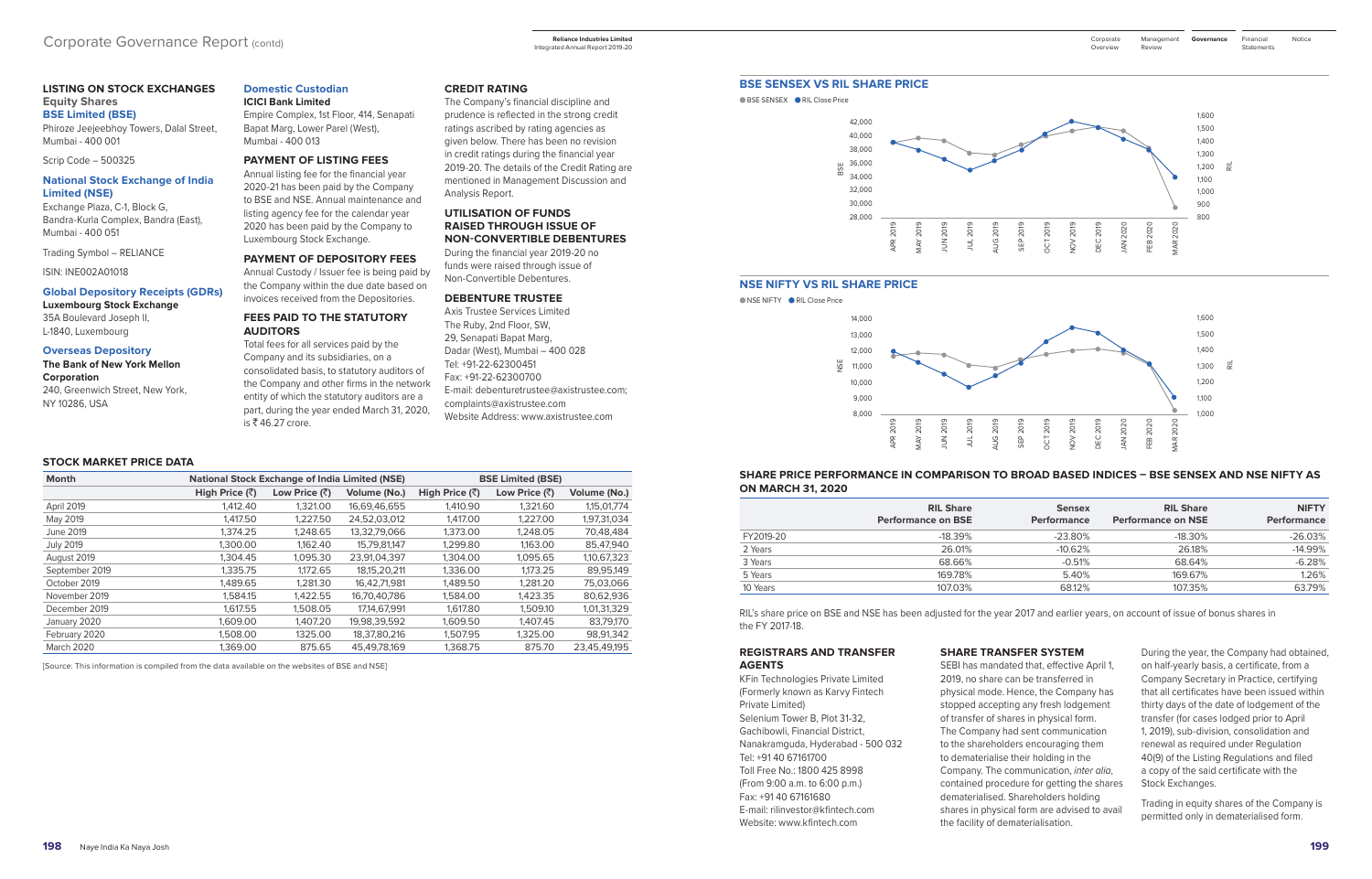#### **SHAREHOLDING PATTERN AS ON MARCH 31, 2020**

| Sr.<br>No. | <b>Category of shareholder</b>                                                               | Number of shareholders | <b>Total number of shares</b> | $%$ of (A+B+C) |
|------------|----------------------------------------------------------------------------------------------|------------------------|-------------------------------|----------------|
| (A)        | <b>Shareholding of Promoter and</b><br><b>Promoter Group</b>                                 |                        |                               |                |
| (1)        | Indian                                                                                       | $52*$                  | 309,80,84,968                 | 48.87          |
| (2)        | Foreign                                                                                      | $\Omega$               | O                             | O              |
|            | <b>Total Shareholding of Promoter and</b><br><b>Promoter Group</b>                           | 52                     | 309,80,84,968                 | 48.87          |
| (B)        | <b>Public Shareholding</b>                                                                   |                        |                               |                |
| (1)        | Institutions                                                                                 | 1.819                  | 235,51,81,559                 | 37.15          |
| (2)        | Non-institutions                                                                             | 26,30,300              | 73,46,36,787                  | 11.59          |
|            | <b>Total Public Shareholding</b>                                                             | 26,32,119              | 308,98,18,346                 | 48.74          |
| (C)        | Shares held by Custodians and<br>against which Depository Receipts<br>have been issued       |                        |                               |                |
| (1)        | Promoter and Promoter Group                                                                  | 0                      | 0                             | 0              |
| (2)        | Public                                                                                       |                        | 15,13,64,196                  | 2.39           |
|            | Total shares held by Custodians and<br>against which Depository Receipts<br>have been issued |                        | 15, 13, 64, 196               | 2.39           |
|            | Total (A) + (B) + (C)                                                                        | 26,32,172              | 633,92,67,510                 | 100.00         |

**CATEGORY-WISE SHAREHOLDING (%)**

● Promoters ● Institutions ● Non-Institutions ● GDR Holders



#### **DISTRIBUTION OF SHAREHOLDING BY SIZE AS ON MARCH 31, 2020**

| <b>Category (Shares)</b> | <b>Holders</b> | <b>Shares</b>   | % of total Shares |
|--------------------------|----------------|-----------------|-------------------|
| Up to 500                | 24,20,204      | 19,66,29,029    | 3.10              |
| 501 - 1000               | 1,11,888       | 7,97,76,788     | 1.26              |
| 1001 - 5000              | 87,135         | 17, 15, 81, 459 | 2.71              |
| 5001 - 10000             | 7.516          | 5.18.42.226     | 0.82              |
| 10001 - 20000            | 2,788          | 3,85,67,592     | 0.61              |
| Above 20000              | 2.641          | 580.08.70.416   | 91.50             |
| <b>Total</b>             | 26.32.172      | 633.92.67.510   | 100.00            |

#### **DEMATERIALISATION OF SHARES**

| <b>Mode of Holding</b> | %      |
|------------------------|--------|
| <b>NSDL</b>            | 95.95  |
| CDSL                   | 2.97   |
| Physical               | 1.08   |
| Total                  | 100.00 |

#### **BUILD-UP OF EQUITY SHARE CAPITAL**

The statement showing build-up of equity share capital is available on the website of the Company.

# **CORPORATE BENEFITS TO INVESTORS**

# **(A) DIVIDEND DECLARED FOR THE LAST 10 YEARS**

# **Dividend per**

| <b>Financial Year</b> | <b>Date of Dividend</b><br><b>Declaration</b> | Dividend per<br><b>Equity Share of</b><br>₹10/- each (₹) |
|-----------------------|-----------------------------------------------|----------------------------------------------------------|
| 2009-10               | June 18, 2010                                 | 7.00                                                     |
|                       | (post bonus issue 1:1)                        |                                                          |
| 2010-11               | June 3, 2011                                  | 8.00                                                     |
| 2011-12               | June 7, 2012                                  | 8.50                                                     |
| 2012-13               | June 6, 2013                                  | 9.00                                                     |
| 2013-14               | June 18, 2014                                 | 9.50                                                     |
| 2014-15               | June 12, 2015                                 | 10.00                                                    |
| 2015-16               | March 10, 2016                                | 10.50                                                    |
| 2016-17               | July 21, 2017                                 | 11.00                                                    |
| 2017-18               | July 5, 2018                                  | 6.00                                                     |
|                       | (post bonus issue 1:1)                        |                                                          |
| 2018-19               | August 12, 2019                               | 6.50                                                     |
|                       |                                               |                                                          |

#### **(B) BONUS ISSUES OF FULLY PAID-UP EQUITY SHARES**

| <b>Financial Year</b> | Ratio |
|-----------------------|-------|
| 1980-81               | 3:5   |
| 1983-84               | 6:10  |
| 1997-98               | 1:1   |
| 2009-10               | 1:1   |
| 2017-18               | 1:1   |

#### **LIQUIDITY**

The Company's Equity Shares are among the most liquid and actively traded shares on the Indian Stock Exchanges. RIL shares consistently rank among the top few frequently traded shares, both in terms of the number of shares traded, as well as value.

Relevant data for the average daily turnover for the financial year 2019-20 is given below:

| <b>BSE</b> | <b>NSE</b> | <b>Total</b> |
|------------|------------|--------------|
| 13.98.416  | 99.81.430  | 113.79.846   |
| 157.43     | 1.314.76   | 1.472.19     |
|            |            |              |

[Source: This information is compiled from the data available on the websites of BSE and NSE]

Financial Notice **Statements** 

#### **OUTSTANDING GDRS / WARRANTS AND CONVERTIBLE BONDS, CONVERSION DATE AND LIKELY IMPACT ON EQUITY**

**GDRs:** Outstanding GDRs as on March 31, 2020 represent 15,13,64,196 equity shares constituting 2.39% of Company's paid-up Equity Share Capital. Each GDR represents two underlying equity shares in the Company. GDR is not a specific time-bound instrument and can be surrendered at any time and converted into the underlying equity shares in the Company. The shares so released in favour of the investors upon

surrender of GDRs can either be held by investors concerned in their name or sold off in the Indian secondary markets for cash. To the extent of shares so sold in Indian markets, GDRs can be reissued under the available head-room.

#### **RIL GDR PROGRAMME**

The Global Depository Receipts of the Company are listed on Luxembourg Stock Exchange and are traded on the International Order Book (London Stock Exchange) and amongst qualified institutional investors on the

over-the-counter market in the United States of America.

RIL GDRs are exempted securities under US Securities Law. RIL GDR programme has been established under Rule 144A and Regulation S of the US Securities Act, 1933. Reporting is done under the exempted route of Rule 12g3-2(b) under the US Securities Exchange Act, 1934.

The Bank of New York Mellon is an Overseas Depository and ICICI Bank Limited is the Domestic Custodian of all the Equity Shares underlying the GDRs issued by the Company.

## **EMPLOYEE STOCK OPTIONS**

Particulars with regard to Employees' Stock Options are available on the website of the Company.

## **COMMODITY PRICE RISKS / FOREIGN EXCHANGE RISK AND HEDGING ACTIVITIES**

The Company is subject to commodity price risks due to fluctuation in prices of crude oil, gas and downstream petroleum products. Company's payables and receivables are in U.S. Dollars and due to fluctuations in foreign exchange prices, it is subject to foreign exchange risks. The Company has in place a robust risk management framework for identification and monitoring and mitigation of commodity price and foreign exchange risks. The risks are tracked and monitored on a regular basis and mitigation strategies are adopted in line with the risk management framework. For further details on the above risks, please refer the Enterprise Risk Management section of the Management Discussion and Analysis Report.

#### **RISK MANAGEMENT POLICY WITH RESPECT TO COMMODITIES INCLUDING THROUGH HEDGING • COMMODITIES EXPOSURE**

 The Company is exposed to price volatility on various Petroleum, Petrochemical and other Energy related commodities, as part of its business operations. Due to the dynamic markets, prices of such Commodities fluctuate and can result in Margin Risk. This policy prescribes the guidelines for hedging Commodities Price risks.

Management Corporate **Governance** Review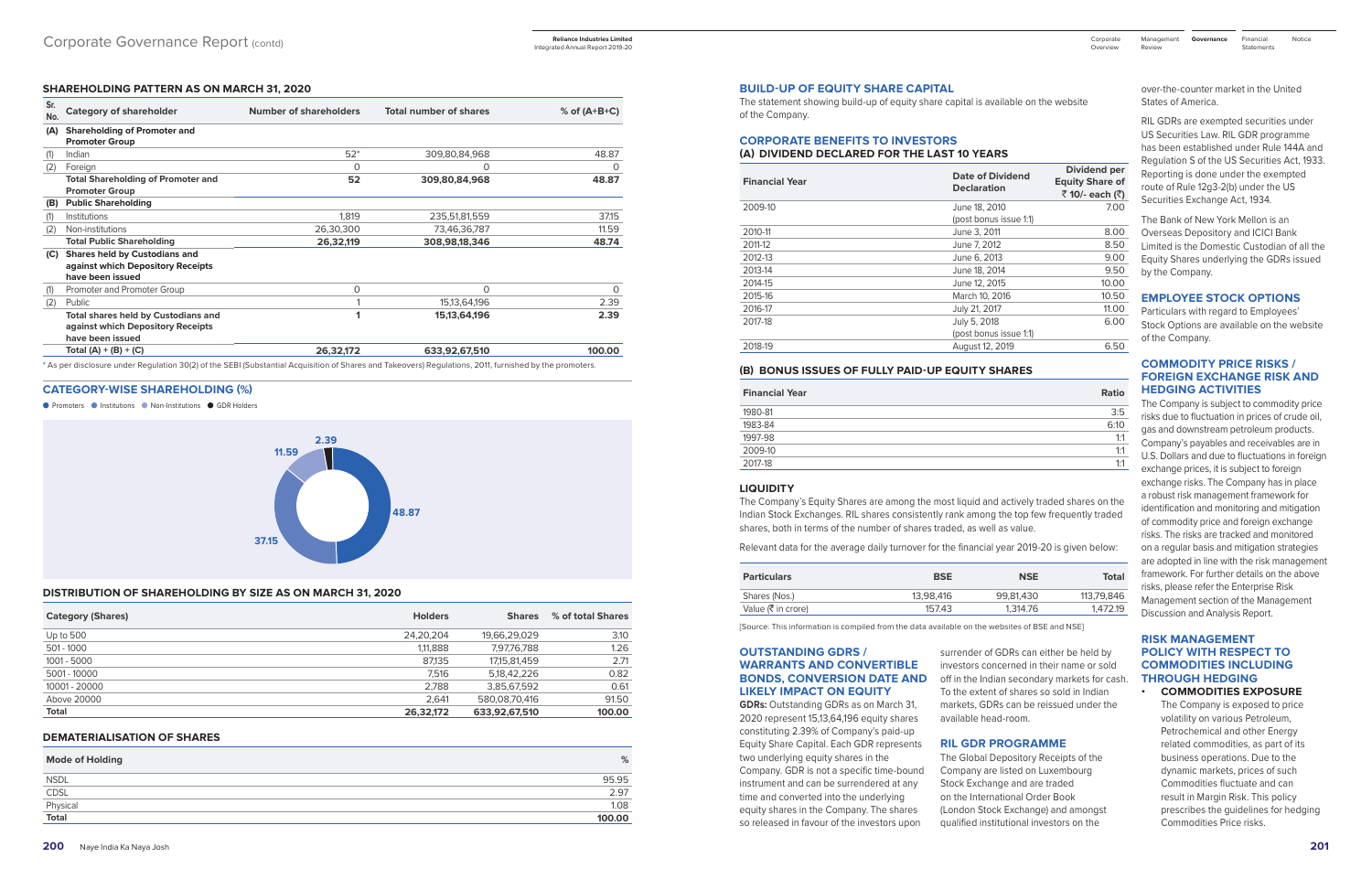#### **• HEDGING POLICY**

 Exposures are identified and measured across the Company so that appropriate hedging can be done on a Net basis. For Commodities hedging, there exist Over The Counter (OTC) and Exchange markets that offer financial instruments (derivatives), that enable managing the Price risk.

Strategic decisions regarding the timing and the usage of derivatives instruments such as Swaps / Futures / Options, are

taken based on various factors including market conditions, physical inventories, macro-economic situation. These decisions and execution are done in line with the Board approved Commodities Risk Management framework. The Risk Management Committee has oversight on all hedging actions taken.

More details on Risk Management are covered under the Enterprise Risk Management section of the Management Discussion and Analysis Report.

**Exposure of the Company to commodity risks, which are material is as under:** 

| <b>Exposure</b>              |                                        | <b>Exposure in</b><br><b>Quantity terms</b> | % of such exposure hedged through<br>commodity derivatives |                           |                              |                          | Total |
|------------------------------|----------------------------------------|---------------------------------------------|------------------------------------------------------------|---------------------------|------------------------------|--------------------------|-------|
| Commodity<br><b>Name</b>     | towards the<br>particular<br>commodity | towards the<br>particular<br>commodity (in  |                                                            | <b>Domestic</b><br>market |                              | International<br>market  |       |
|                              | $(3 \nvert \bar{1})$ in crore)         | 1000 Metric<br>Ton)                         | <b>OTC</b>                                                 | <b>Exchange</b>           |                              | OTC Exchange*            |       |
| Crude                        | 2,10,093                               | 72,190                                      | $\overline{\phantom{a}}$                                   | $\overline{\phantom{0}}$  | 23%                          | 18%                      | 41%   |
| Middle<br><b>Distillates</b> | 1,25,629                               | 30,807                                      | $\overline{a}$                                             |                           | 31%                          | 14%                      | 45%   |
| Light<br><b>Distillates</b>  | 64.984                                 | 15.584                                      |                                                            |                           | 6%                           | 46%                      | 52%   |
| Polymer                      | 38.419                                 | 5.783                                       | $\overline{\phantom{0}}$                                   |                           | $\qquad \qquad \blacksquare$ |                          |       |
| Petchem<br>Intermediate      | 35.731                                 | 6,206                                       |                                                            |                           |                              |                          |       |
| Polyester                    | 21,625                                 | 2,604                                       | $\overline{\phantom{a}}$                                   | $\overline{\phantom{a}}$  | $\qquad \qquad \blacksquare$ | $\overline{\phantom{a}}$ |       |
| Total                        | 4,96,481                               | 1.33.174                                    |                                                            |                           |                              |                          |       |

\*Includes OTC transactions cleared through International Exchanges.

#### **PLANT LOCATIONS IN INDIA REFINING & MARKETING**

**DTA Jamnagar Refinery** Village Meghpar / Padana, Taluka Lalpur, Jamnagar – 361 280, Gujarat, India

#### **SEZ Jamnagar Refinery**

Unit of Reliance Jamnagar SEZ Village Meghpar / Padana, Taluka Lalpur, Jamnagar – 361 280, Gujarat, India

#### **PETROCHEMICALS**

**Barabanki Manufacturing Division** Dewa Road, P. O. Somaiya Nagar, Barabanki – 225 123, Uttar Pradesh, India

**Dahej Manufacturing Division** P. O. Dahej – 392 130, Taluka: Vagra, District Bharuch, Gujarat, India

**Hazira Manufacturing Division** Village Mora, P. O. Bhatha, Surat-Hazira Road, Surat – 394 510, Gujarat, India

#### **Hoshiarpur Manufacturing Division**

Dharamshala Road, V. P. O. Chohal, District Hoshiarpur – 146 024, Punjab, India

**DTA Jamnagar Refinery** Village Meghpar / Padana, Taluka Lalpur, Jamnagar – 361 280, Gujarat, India

#### **SEZ Jamnagar Refinery** Unit of Reliance Jamnagar SEZ

Village Meghpar / Padana, Taluka Lalpur, Jamnagar – 361 280, Gujarat, India

#### **Nagothane Manufacturing Division** P. O. Petrochemicals Township, Nagothane – 402 125, Roha Taluka,

District Raigad, Maharashtra, India

#### **Patalganga Manufacturing Division**

B-1 to B-5 & A3, MIDC Industrial Area, Patalganga – 410 220, District Raigad, Maharashtra, India

**Silvassa Manufacturing Division** 342, Kharadpada, P. O. Naroli – 396 235, Union Territory of Dadra and Nagar Haveli, India

**Vadodara Manufacturing Division** P. O. Petrochemicals, Vadodara – 391 346, Gujarat, India

**Vadodara Composites Division** Vadodara - Halol Expressway, Vill - Asoj, Taluka – Waghodia, Vadodara – 391 510, Gujarat, India

#### **OIL & GAS**

**KG D6 Onshore Terminal** Village Gadimoga, Tallarevu Mandal, East Godavari District – 533 463, Andhra Pradesh, India

**Coal Bed Methane Project (CBM)**

Village & P. O.: Lalpur, Tehsil: Burhar, District Shahdol, Madhya Pradesh – 484 110, India

#### **TEXTILES**

**Naroda Manufacturing Division** 103 / 106, Naroda Industrial Estate, Naroda, Ahmedabad – 382 330, Gujarat, India

#### **ADDRESS FOR CORRESPONDENCE FOR SHARES / DEBENTURES HELD IN PHYSICAL FORM**

Financial Notice **Statements** 

KFin Technologies Private Limited (Formerly known as Karvy Fintech Private Limited) Selenium Tower B, Plot 31-32, Gachibowli Financial District, Nanakramguda, Hyderabad - 500 032 Tel: +91 40 67161700 Toll Free No.: 1800 425 8998 (From 9:00 a.m. to 6:00 p.m.) Fax: +91 40 67161680 E-mail: rilinvestor@kfintech.com Website: www.kfintech.com

#### **FOR SHARES / DEBENTURES HELD IN DEMAT FORM**

Investors' concerned Depository Participant(s) and / or KFin Technologies Private Limited.

## Corporate Governance Report (contd)

#### **ANY QUERY ON THE ANNUAL REPORT**

Smt. Savithri Parekh Joint Company Secretary and Compliance Officer Reliance Industries Limited 3rd Floor, Maker Chambers IV, 222, Nariman Point, Mumbai - 400 021 E-mail: rilagm@ril.com

#### **TRANSFER OF UNPAID / UNCLAIMED AMOUNTS AND SHARES TO INVESTOR EDUCATION AND PROTECTION FUND**

During the year, the Company has credited ₹ 24.89 crore to the Investor Education and Protection Fund (IEPF) pursuant to the provisions of the Companies Act, 2013.

The cumulative amount transferred by the Company to IEPF up to March 31, 2020

In accordance with the provisions of the Companies Act, 2013, the Company has transferred 18,46,438 equity shares of ` 10/- each, to the credit of IEPF Authority, on August 7, 2019, in respect of which dividend had not been paid or claimed by the members for seven consecutive years or more as on the cut-off date, i.e. July 12, 2019. The Company has initiated necessary action for transfer of shares in respect of which dividend has not been paid or claimed by the members

consecutively since 2012-13.

is ₹ 242 crore.

The Company has uploaded on its website, the details of unpaid and unclaimed amounts lying with the Company as on date of last Annual General Meeting (i.e. August 12, 2019).

Details of shares transferred to IEPF Authority during financial year 2019-20 are also available on the website of the Company.

The Company has also uploaded these details on the website of the IEPF Authority [\(www.iepf.gov.in](http://www.iepf.gov.in)).

The voting rights on the shares transferred to IEPF Authority shall remain frozen till the rightful owner claims the shares.

Due dates for transfer to IEPF, of unclaimed / unpaid dividends for the financial year 2012-13 and thereafter:

| <b>FY</b> ended | <b>Declaration Date</b> | Due Date           |
|-----------------|-------------------------|--------------------|
| March 31, 2013  | June 6, 2013            | July 12, 2020      |
| March 31, 2014  | June 18, 2014           | July 24, 2021      |
| March 31, 2015  | June 12, 2015           | July 18, 2022      |
| March 31, 2016  | March 10, 2016          | April 15, 2023     |
| March 31, 2017  | July 21, 2017           | August 26, 2024    |
| March 31, 2018  | July 5, 2018            | August 4, 2025     |
| March 31, 2019  | August 12, 2019         | September 11, 2026 |

#### **EQUITY SHARES IN THE SUSPENSE ACCOUNT**

In terms of Regulation 39 of the Listing Regulations, the Company reports the following details in respect of equity shares lying in the suspense account which were issued in demat form and physical form, respectively:

|                               |                         | <b>Physical</b>                                     |                         |  |
|-------------------------------|-------------------------|-----------------------------------------------------|-------------------------|--|
| No. of<br><b>shareholders</b> | No. of<br>equity shares | No. of<br>shareholders<br>(phase-wise<br>transfers) | No. of<br>equity shares |  |
| 96                            | 2,616                   | 90.058                                              | 82,59,125               |  |
| $\Omega$                      | $\Omega$                | 4,228                                               | 5,68,598                |  |
| 0                             | $\Omega$                | 425                                                 | 61.630                  |  |
| 0                             | 0                       | 7.366                                               | 3,19,389                |  |
| 96                            | 2,616                   | 78,889                                              | 74,32,768               |  |
|                               |                         | Demat                                               |                         |  |

The voting rights on the shares in the suspense account shall remain frozen till the rightful owner claim the shares.

**Reliance Industries Limited**  Integrated Annual Report 2019-20

| Corporate<br>Overview | Management<br>Review | Governance |
|-----------------------|----------------------|------------|
|                       |                      |            |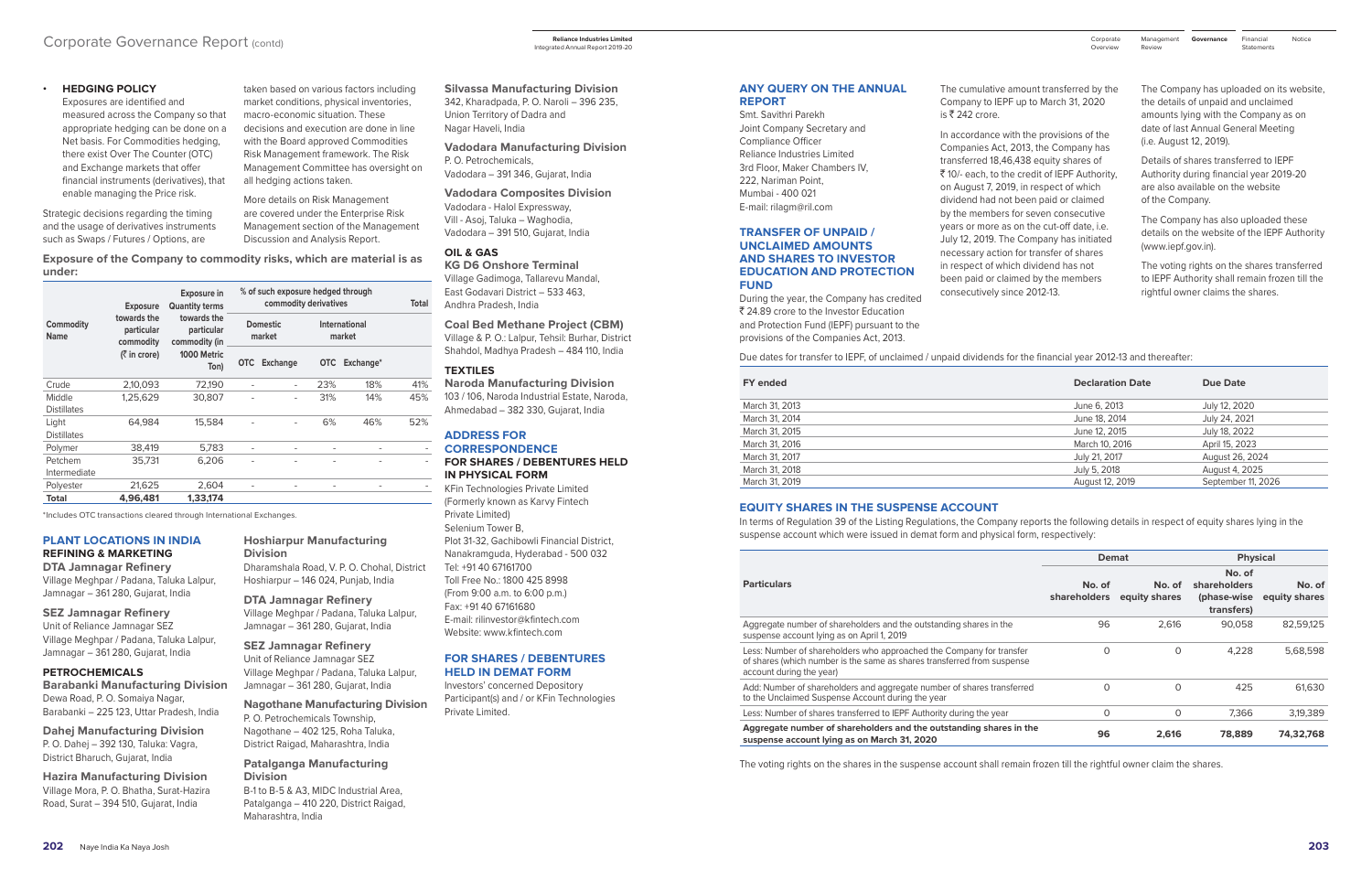#### **WEBLINKS FOR THE MATTERS REFERRED IN THIS REPORT ARE AS UNDER:**

| <b>Particulars</b>                                                                                                                                                                                                      | <b>Website link</b>                                                                                 |
|-------------------------------------------------------------------------------------------------------------------------------------------------------------------------------------------------------------------------|-----------------------------------------------------------------------------------------------------|
| <b>Policies and Code</b>                                                                                                                                                                                                |                                                                                                     |
| Code of Conduct                                                                                                                                                                                                         | https://www.ril.com/DownloadFiles/IRStatutory/Code-of-Conduct.pdf                                   |
| Our Code                                                                                                                                                                                                                | http://www.ril.com/DownloadFiles/IRStatutory/ourcode.pdf                                            |
| Familarisation Programme for Independent<br><b>Directors</b>                                                                                                                                                            | https://www.ril.com/InvestorRelations/Downloads.aspx                                                |
| Remuneration Policy for Directors,<br>Key Managerial Personnel and other<br>employees                                                                                                                                   | http://www.ril.com/DownloadFiles/IRStatutory/Remuneration-Policy-for-Directors.pdf                  |
| Policy for selection of Directors and<br>determining Directors' independence                                                                                                                                            | http://www.ril.com/DownloadFiles/IRStatutory/Policy-for-Selection-of-Directors.pdf                  |
| Policy for determining Material Subsidiaries                                                                                                                                                                            | http://www.ril.com/DownloadFiles/IRStatutory/Material-Subsidiaries.pdf                              |
| Policy on Materiality of Related Party<br>Transactions and on dealing with Related<br>Party Transactions                                                                                                                | http://www.ril.com/DownloadFiles/IRStatutory/Policy-on-Materiality-of-RPT.pdf                       |
| Policy on Determination and Disclosure of<br>Materiality of Events and Information and<br>Web Archival Policy                                                                                                           | http://www.ril.com/DownloadFiles/IRStatutory/MaterialityPolicy.pdf                                  |
| Vigil Mechanism and Whistle- Blower Policy                                                                                                                                                                              | http://www.ril.com/DownloadFiles/IRStatutory/Vigil-Mechanism-and-Whistle-Blower-Policy.pdf          |
| <b>Reports</b>                                                                                                                                                                                                          |                                                                                                     |
| Quarterly, Half-yearly and Annual Financial<br>Results (from 2002 to 2020)                                                                                                                                              | http://www.ril.com/InvestorRelations/FinancialReporting.aspx                                        |
| Presentation to institutional investors and<br>analysts (from 1999 to 2020)                                                                                                                                             | http://www.ril.com/InvestorRelations/FinancialReporting.aspx                                        |
| Annual Report (from 1976 to 2020)                                                                                                                                                                                       | http://www.ril.com/InvestorRelations/FinancialReporting.aspx                                        |
| Chairman's Communication (from 2002 to<br>2019)                                                                                                                                                                         | http://www.ril.com/InvestorRelations/Chairman-Communication.aspx                                    |
| <b>Sustainability Reports</b>                                                                                                                                                                                           | http://www.ril.com/Sustainability/CorporateSustainability.aspx                                      |
| <b>Shareholder Information</b>                                                                                                                                                                                          |                                                                                                     |
| Composition of Board of Directors and<br>Profile of Directors                                                                                                                                                           | http://www.ril.com/OurCompany/Leadership/BoardOfDirectors.aspx                                      |
| Composition of various Committees of the<br>Board and their terms of reference                                                                                                                                          | http://www.ril.com/OurCompany/Leadership/BoardCommittees.aspx                                       |
| ESOS Disclosure under SEBI (Share Based                                                                                                                                                                                 | https://www.ril.com/DownloadFiles/IRStatutory/ESOS-2006-Disclosure-2019-20.pdf                      |
| Employee Benefits) Regulations, 2014 as<br>on March 31, 2020                                                                                                                                                            | https://www.ril.com/DownloadFiles/IRStatutory/ESOS-2017-Disclosure-2019-20.pdf                      |
| Details of unpaid and unclaimed<br>amounts lying with the Company as on<br>date of last Annual General Meeting<br>(i.e. August 12, 2019) and details of shares<br>transferred to IEPF during financial year<br>2019-20. | http://www.ril.com/InvestorRelations/ShareholdersInformation.aspx                                   |
| Secretarial Audit Report of Material<br><b>Unlisted Subsidiary</b>                                                                                                                                                      | http://www.ril.com/DownloadFiles/IRStatutory/Secretarial-Audit-Reports-of-material-subsidiaries.pdf |
| Build-up of Equity Share Capital                                                                                                                                                                                        | https://www.ril.com/DownloadFiles/IRStatutory/Build-up-of-Equity-Share-Capital.pdf                  |
| Shareholders' Referencer                                                                                                                                                                                                | http://www.ril.com/DownloadFiles/IRForms/Shareholders-Referencer.pdf                                |
| <b>Investor Contacts</b>                                                                                                                                                                                                | https://www.ril.com/InvestorRelations/Investor-Contacts.aspx                                        |

#### **Compliance observed**

- 2 Composition and Appointment of Directors
- Meetings and quorum
- Review of compliance reports
- Plans for orderly succession for appointments
- Code of Conduct
- Fees / compensation to Non-Executive Directors
- Minimum information to be placed before the Board
- Compliance Certificate by Chief Executive Officer and Chief Financial Officer
- 
- Risk assessment and risk management plan
- Performance evaluation of Independent Directors
- Recommendation of Board for each item of special business
- lirectorships in listed entities
- $\text{Composition}$
- Meetings and quorum
- Chairperson present at Annual General Meeting
- ole of the Committee
- 2 omposition
- Chairperson present at Annual General Meeting
- Meetings and quorum
- ole of the Committee
- 20 amposition
- Chairperson present at Annual General Meeting
- *Meetings*
- ole of the Committee
- .<br> **Composition**
- Meetings
- ole of the Committee
- <sup>7</sup>igil Mechanism for Directors and employees
- Adequate safeguards against victimisation
- Direct access to Chairperson of Audit Committee
- olicy on Materiality of related party transactions and dealing
- with related party transactions
- rior approval including omnibus approval of Audit Committee for elated party transactions
- eriodical review of related party transactions
- Disclosure on related party transactions
- Appointment of Company's Independent Director on the Board f material subsidiaries
- Review of financial statements and investments of subsidiaries by he Audit Committee
- Minutes of the Board of Directors of the subsidiaries are placed at he meeting of the Board of Directors
- ignificant transactions and arrangements of subsidiaries are
- laced at the meeting of the Board of Directors
- **Innual Secretarial Audit Report and Annual Secretarial** Compliance Report
- ecretarial Audit Report of material unlisted subsidiaries ncorporated in India

## **COMPLIANCE OF CORPORATE GOVERNANCE REQUIREMENTS SPECIFIED IN REGULATION 17 TO 27 AND REGULATION 46(2)(b) TO (i) OF LISTING REGULATIONS**

| Sr.<br>No.     | <b>Particulars</b>                       | <b>Regulation</b> | Compliance<br><b>Status</b><br>Yes / No / N.A. | Key                                                                                                             |
|----------------|------------------------------------------|-------------------|------------------------------------------------|-----------------------------------------------------------------------------------------------------------------|
| $\mathbf{1}$   | <b>Board of Directors</b>                | 17                | Yes                                            | C<br>$\bullet$<br>M<br>$\bullet$<br>R<br>$\mathsf{P}$<br>C<br>F)<br>M<br>C<br>Fi<br>R<br>P<br>$\mathsf{R}$<br>٠ |
| 2              | Maximum Number of<br>Directorships       | 17A               | Yes                                            | D                                                                                                               |
| 3              | <b>Audit Committee</b>                   | 18                | Yes                                            | C<br>$\bullet$<br>M<br>C<br>$\mathsf{R}$<br>٠                                                                   |
| 4              | Nomination and Remuneration<br>Committee | 19                | Yes                                            | $\mathsf{C}$<br>$\bullet$<br>$\mathsf{C}$<br>M<br>R<br>٠                                                        |
| 5              | Stakeholders Relationship<br>Committee   | 20                | Yes                                            | C<br>$\bullet$<br>C<br>M<br>R<br>٠                                                                              |
| 6              | Risk Management Committee                | 21                | Yes                                            | C<br>٠<br>M<br>$\bullet$<br>R<br>٠                                                                              |
| $\overline{7}$ | Vigil Mechanism                          | 22                | Yes                                            | V<br>$\bullet$<br>A<br>D<br>$\bullet$                                                                           |
| 8              | Related party transactions               | 23                | Yes                                            | $\mathsf{P}$<br>$\bullet$<br>W<br>$\mathsf{P}$<br>r€<br>$\mathsf{P}$<br>D                                       |
| 9              | Subsidiaries of the Company              | 24                | Yes                                            | A<br>$\bullet$<br>O<br>R<br>tŀ<br>M<br>tŀ<br>Si<br>$\mathsf{p}$                                                 |
| 10             | Secretarial Audit                        | 24A               | Yes                                            | А<br>$\bullet$<br>C<br>$\mathsf{S}$<br>in                                                                       |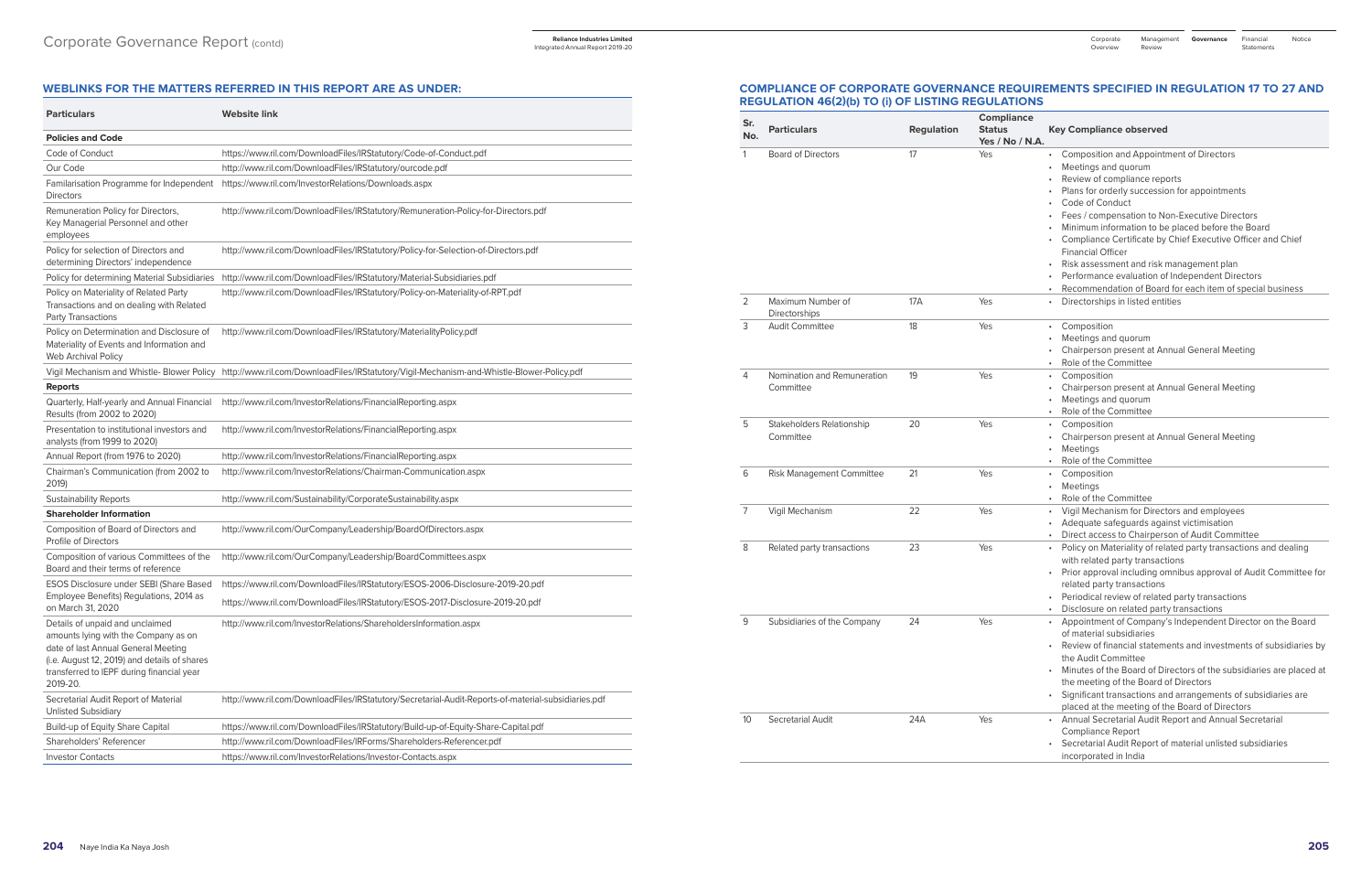| Sr.<br>No. | <b>Particulars</b>                                                                                                               | <b>Regulation</b> | <b>Compliance</b><br><b>Status</b><br>Yes / No / N.A. | <b>Key Compliance observed</b>                                                                                                                                                                                                                                                                                                                                                                                                                                              |
|------------|----------------------------------------------------------------------------------------------------------------------------------|-------------------|-------------------------------------------------------|-----------------------------------------------------------------------------------------------------------------------------------------------------------------------------------------------------------------------------------------------------------------------------------------------------------------------------------------------------------------------------------------------------------------------------------------------------------------------------|
| 11         | Obligations with respect to<br><b>Independent Directors</b>                                                                      | 25                | Yes                                                   | Maximum directorships and tenure<br>Meetings of Independent Directors<br>Cessation and appointment of Independent Directors<br>Familiarisation of Independent Directors<br>Declaration from Independent Director that he / she meets the<br>criteria of independence<br>Directors and Officers insurance for all the Independent Directors                                                                                                                                  |
| 12         | Obligations with respect to<br>employees including Senior<br>Management, Key Managerial<br>Personnel, Directors and<br>Promoters | 26                | Yes                                                   | Memberships / Chairmanships in Committees<br>Affirmation on compliance of Code of Conduct by Directors and<br>Senior Management<br>Disclosure of shareholding by Non-Executive Directors<br>Disclosures by Senior Management about potential<br>conflicts of interest<br>No agreement with regard to compensation or profit sharing in<br>connection with dealings in securities of the Company by Key<br>Managerial Personnel, Director and Promoter                       |
| 13         | <b>Other Corporate Governance</b><br>requirements                                                                                | 27                | Yes                                                   | Compliance with discretionary requirements<br>Filing of quarterly, half-yearly and yearly compliance report on<br>Corporate Governance                                                                                                                                                                                                                                                                                                                                      |
| 14         | Website                                                                                                                          | 46(2)(b) to (i)   | Yes                                                   | Terms and conditions of appointment of Independent Directors<br>Composition of various Committees of the Board of Directors<br>Code of Conduct of Board of Directors and Senior<br>Management Personnel<br>Details of establishment of Vigil Mechanism /<br>Whistle-blower policy<br>Policy on dealing with related party transactions<br>Policy for determining material subsidiaries<br>Details of familiarisation programmes imparted to<br><b>Independent Directors</b> |

#### **ANNUAL SECRETARIAL COMPLIANCE REPORT**

Pursuant to the SEBI circular no. CIR/CFD/ CMD1/27/2019 dated February 8, 2019, the Company has obtained an Annual Secretarial Compliance Report from Dr. K. R. Chandratre, Practising Company Secretary, confirming compliance of SEBI Regulations / Circulars / Guidelines issued thereunder and applicable to the Company. There are no observations or adverse remarks in the said report.

#### **NO DISQUALIFICATION CERTIFICATE FROM COMPANY SECRETARY IN PRACTICE**

Certificate from Dr. K. R. Chandratre, Practising Company Secretary, confirming that none of the Directors on the Board of the Company have been debarred or disqualified from being appointed or continuing as directors of companies by the SEBI, Ministry of Corporate Affairs, or any such other Statutory Authority, as stipulated under Regulation 34(3) of the Listing Regulations, is attached to this Report.

#### **CEO AND CFO CERTIFICATION**

The Chairman and Managing Director (CMD) and the Chief Financial Officer (CFO) of the Company give annual certification on financial reporting and internal controls to the Board in terms of Regulation 17(8) of the Listing Regulations, copy of which is attached to this Report. The CMD and the CFO also give quarterly certification on financial results while placing the financial results before the Board in terms of Regulation 33(2) of the Listing Regulations.

#### **COMPLIANCE CERTIFICATE OF THE AUDITORS**

Certificate from the Company's Auditors, S R B C & CO LLP and D T S & Associates LLP, Chartered Accountants, confirming compliance with conditions of Corporate Governance, as stipulated under Regulation 34 of the Listing Regulations, is attached to this Report.

#### **CERTIFICATE ON COMPLIANCE WITH CODE OF CONDUCT**

I hereby confirm that the Company has obtained from all the members of the Board and Senior Management Personnel, the affirmation that they have complied with the 'Code of Conduct' and 'Our Code' in respect of the financial year 2019-20.

#### **Mukesh D. Ambani**

Chairman and Managing Director

Mumbai, April 30, 2020

Integrated Annual Report 2019-20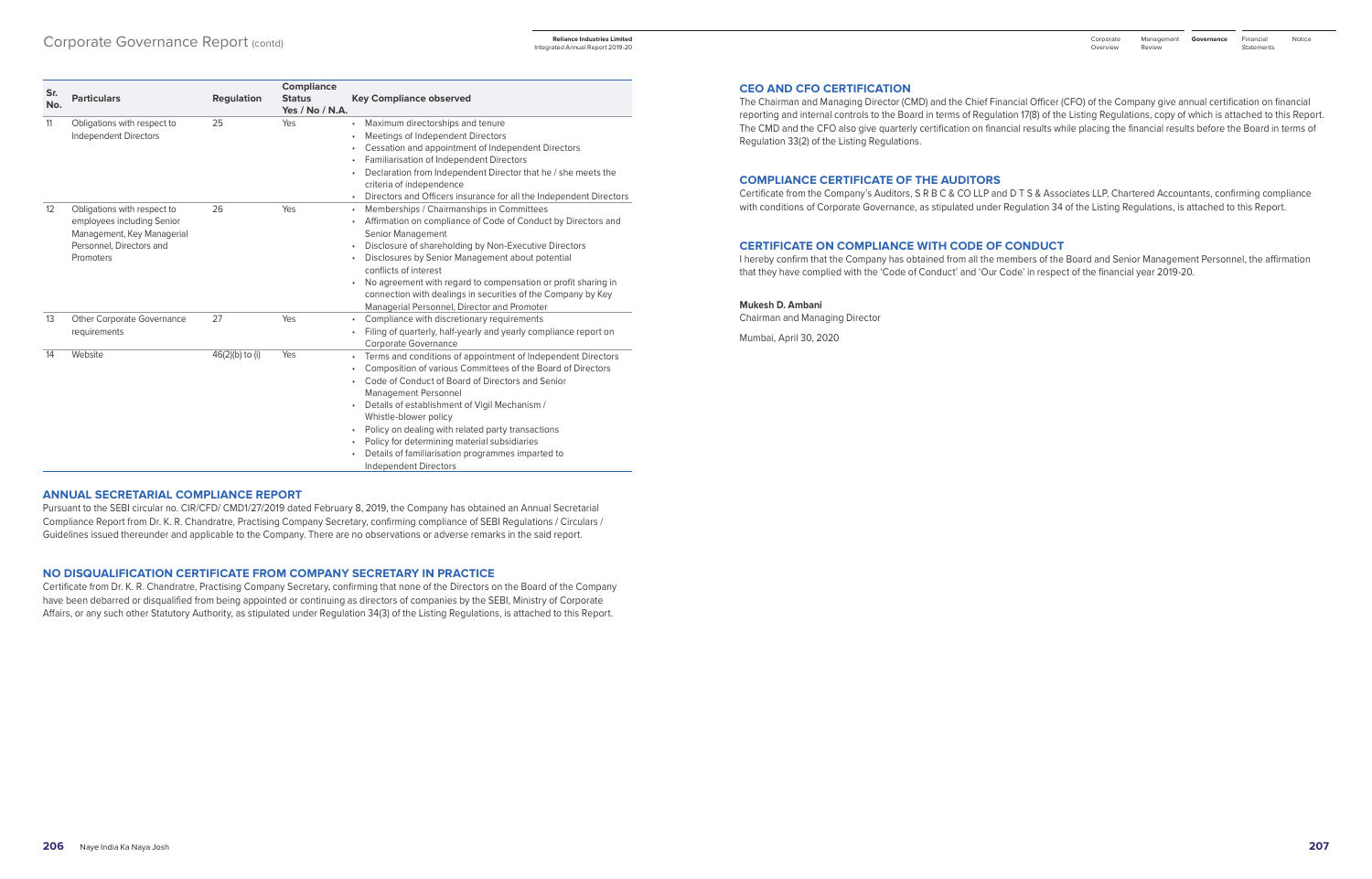#### **CEO / CFO CERTIFICATE**

To, The Board of Directors Reliance Industries Limited

- 1. We have reviewed financial statements and the cash flow statement of Reliance Industries Limited (the Company) for the year ended March 31, 2020 and to the best of our knowledge and belief:
	- i. these statements do not contain any materially untrue statement or omit any material fact or contain statements that might be misleading;
	- ii. these statements together present a true and fair view of the Company's affairs and are in compliance with existing accounting standards, applicable laws and regulations.
- 2. There are, to the best of our knowledge and belief, no transactions entered into by the Company during the year which are fraudulent, illegal or violative of the Company's Code of Conduct.
- 3. We accept responsibility for establishing and maintaining internal controls for financial reporting and we have evaluated the effectiveness of Company's internal control systems pertaining to financial reporting. We have not come across any reportable deficiencies in the design or operation of such internal controls.
- 4. We have indicated to the Auditors and the Audit Committee that:
	- i. there are no significant changes in internal controls over financial reporting during the year;
	- ii. there are no significant changes in accounting policies during the year; and
	- iii. there are no instances of significant fraud of which we have become aware.

**Mukesh D. Ambani Alok Agarwal Srikanth Venkatachari**

Chairman and Managing Director Chief Financial Officer Joint Chief Financial Officer

Mumbai, April 30, 2020

#### **NO DISQUALIFICATION CERTIFICATE FROM COMPANY SECRETARY IN PRACTICE**

To: The Members Reliance Industries Limited

3rd Floor, Maker Chambers IV, 222, Nariman Point, Mumbai - 400 021.

I have examined the relevant registers, records, forms, returns and disclosures received from the Directors of Reliance Industries Limited having CIN L17110MH1973PLC019786 and having registered office at 3rd Floor, Maker Chambers IV, 222, Nariman Point, Mumbai - 400 021, Maharashtra, India (hereinafter referred to as 'the Company'), produced before me by the Company for the purpose of issuing this Certificate, in accordance with Regulation 34(3) read with Schedule V Para-C Clause 10(i) of the Securities Exchange Board of India (Listing Obligations and Disclosure Requirements) Regulations, 2015.

Naye India Ka Naya Josh **208 209**

In my opinion and to the best of my information and according to the verifications (including Directors Identification Number (DIN) status at the portal www.mca.gov.in) as considered necessary and explanations furnished to me by the Company & its officers, I hereby certify that none of the Directors on the Board of the Company as stated below for the financial year ending on 31 March 2020, have been debarred or disqualified from being appointed or continuing as Directors of companies by the Securities and Exchange Board of India, Ministry of Corporate Affairs, or any such other Statutory Authority.

| Sr.<br>No. | <b>Name of the Director</b>  | <b>DIN</b> | Date of appointment<br>in the Company |
|------------|------------------------------|------------|---------------------------------------|
| 1.         | Mukesh Dhirubhai Ambani      | 00001695   | 01.04.1977                            |
| 2.         | Yogendra Premkrishna Trivedi | 00001879   | 16.04.1992                            |
| 3.         | Dipak Chand Jain             | 00228513   | 04.08.2005                            |
| 4.         | Raghunath Anant Mashelkar    | 00074119   | 09.06.2007                            |
| 5.         | Adil Zainulbhai              | 06646490   | 20.12.2013                            |
| 6.         | Raminder Singh Gujral        | 07175393   | 12.06.2015                            |
| 7.         | Shumeet Banerji              | 02787784   | 21.07.2017                            |
| 8.         | Arundhati Bhattacharya       | 02011213   | 17.10.2018                            |
| 9.         | Nita Mukesh Ambani           | 03115198   | 18.06.2014                            |
| 10.        | Nikhil Rasiklal Meswani      | 00001620   | 26.06.1986                            |
| 11.        | Hital Rasiklal Meswani       | 00001623   | 04.08.1995                            |
| 12.        | Madhusudana Sivaprasad Panda | 00012144   | 21.08.2009                            |
| 13.        | Pawan Kumar Kapil            | 02460200   | 16.05.2010                            |
| 14.        | Veerayya Chowdary Kosaraju   | 08485334   | 18.10.2019                            |

Ensuring the eligibility of the appointment / continuity of every Director on the Board is the responsibility of the management of the Company. My responsibility is to express an opinion on these, based on my verification. This certificate is neither an assurance as to the future viability of the Company nor of the efficiency or effectiveness with which the management has conducted the affairs of the Company.

#### **Dr. K. R. Chandratre**

FCS No. 1370, C P No: 5144 Place: Pune Date: 30 April 2020 UDIN: F001370B000192297